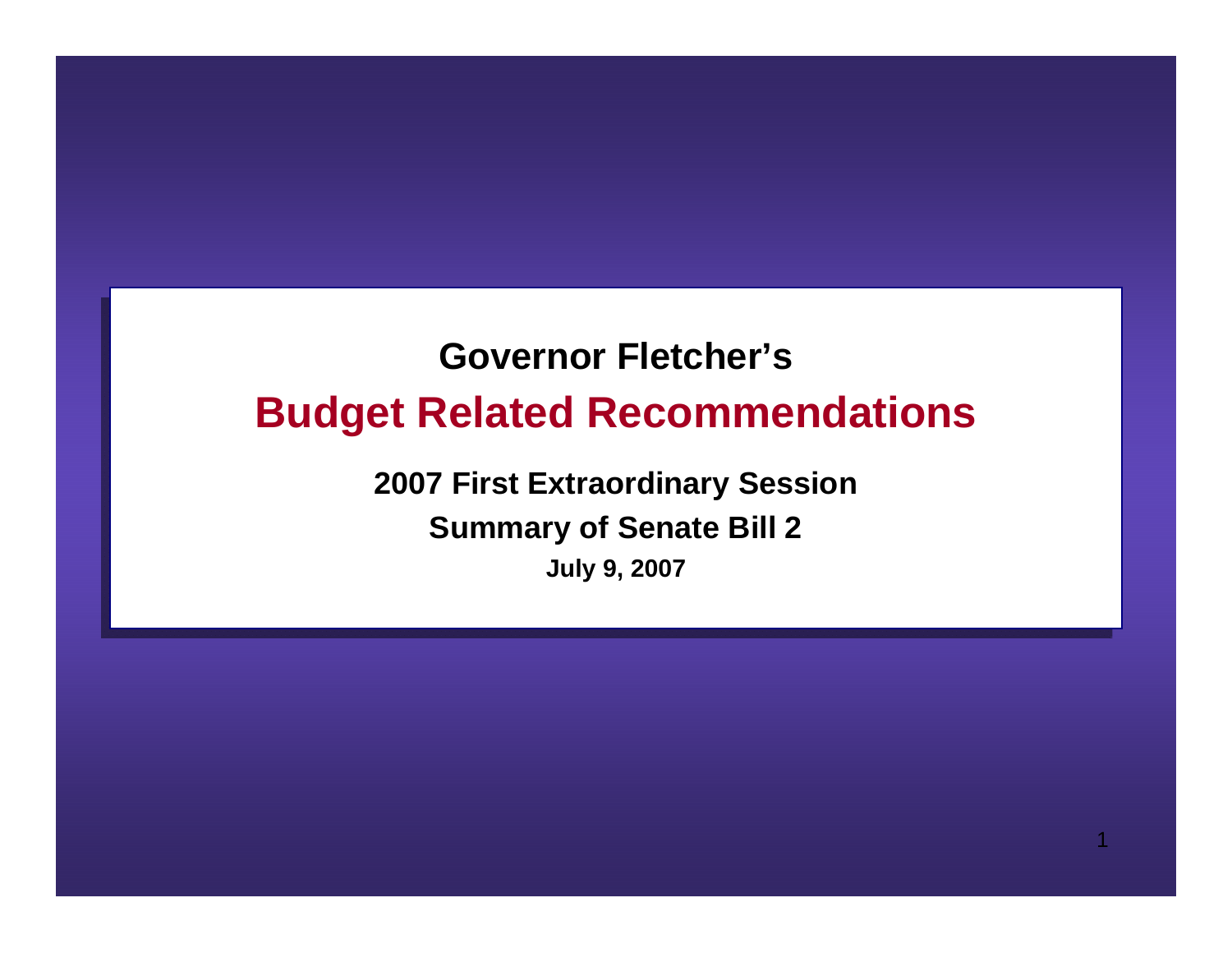#### **Table of Contents Table of Contents**

|                                                   |    |                                                 | Page |
|---------------------------------------------------|----|-------------------------------------------------|------|
| <b>General Fund Impact of Proposals</b>           |    | <b>Wolf Creek Dam Projects</b>                  | 16   |
| <b>Energy Proposal</b>                            |    | <b>Bluegrass Station Infrastructure</b>         | 17   |
| <b>Restoration of Vetoed Projects</b>             | 5  | Athletic and Health Sciences Projects at U of L | 18   |
| <b>General Fund Projects</b>                      | 6  | Relocation of Runway at Bluegrass Field         | 19   |
| <b>Agency Bond Projects</b>                       |    | Murray State University Science Building        | 20   |
| <b>New Capital Projects</b>                       | 8  | <b>Gateway Community and Technical College</b>  | 21   |
| <b>General Fund Projects</b>                      | 9  | <b>Transportation Cabinet Initiatives</b>       | 22   |
| <b>Agency Bond Projects</b>                       | 10 | <b>Comprehensive Study of School Buildings</b>  | 23   |
| Western Kentucky Veteran's Nursing Home           | 11 | Abraham Lincoln Bicentennial                    | 24   |
| <b>Economic Development Bonds</b>                 | 12 | <b>Private Child Caring Providers</b>           | 25   |
| <b>Muhammad Ali Center</b>                        | 13 | <b>Presidential Debate Funding Assistance</b>   | 26   |
| Kentucky Horse Park Improvements                  | 14 | <b>Military Pay Exemption</b>                   | 27   |
| <b>Replacement of Breathitt Veterinary Center</b> | 15 |                                                 |      |
|                                                   |    | Page                                            |      |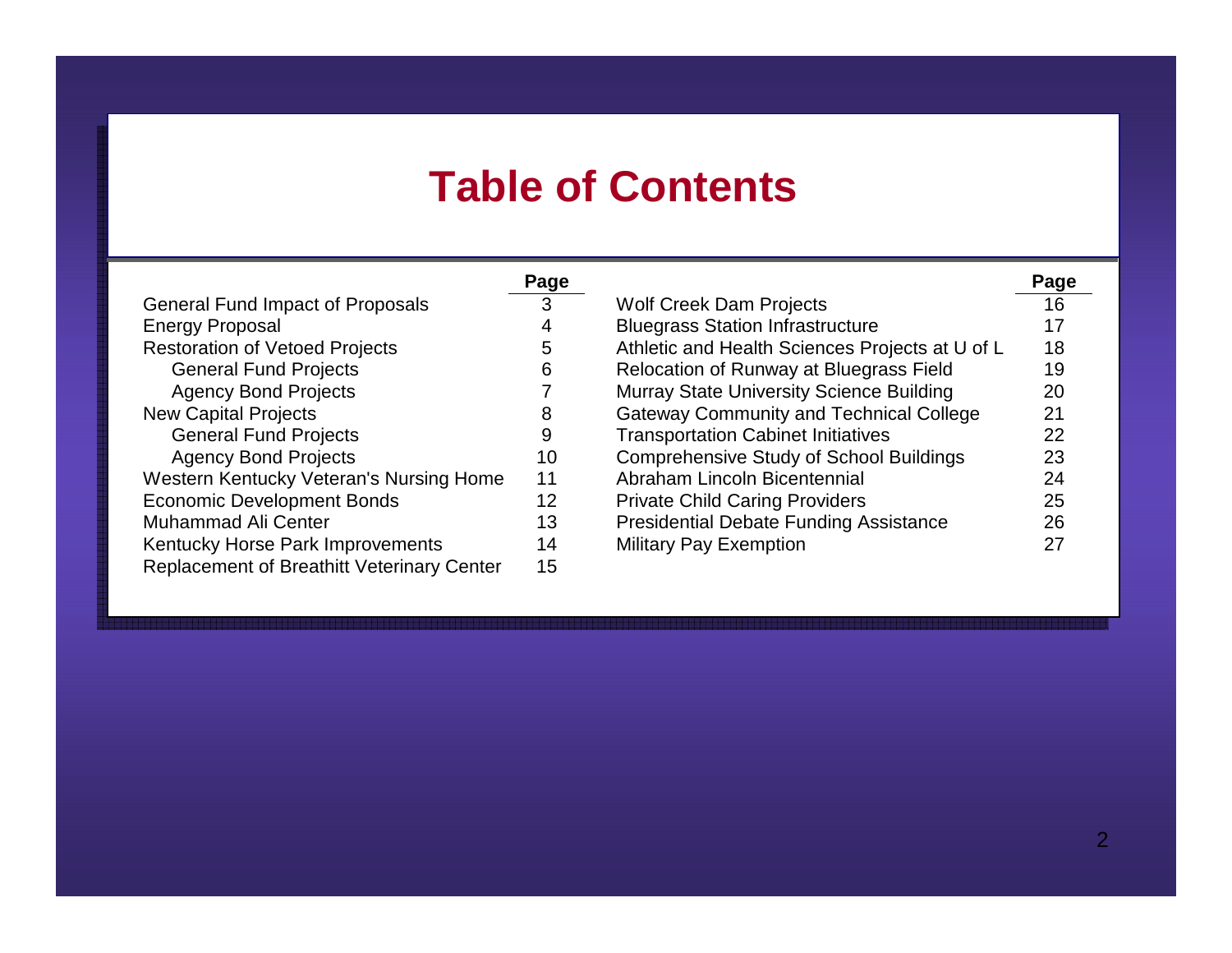### **General Fund Impact of Senate Bill 2 General Fund Impact of Senate Bill 2**

|                                                | <b>FY 08</b> |
|------------------------------------------------|--------------|
| <b>Appropriations</b>                          |              |
| Debt Service for Vetoed General Fund Projects  | \$0          |
| Debt Service for New General Fund Projects     | \$3,195,500  |
| <b>Private Child Caring Reimbursements</b>     | \$4,500,000  |
| <b>School Condition Study</b>                  | \$2,000,000  |
| Lincoln Bicentennial Exhibit at Frazier Museum | \$220,000    |
| <b>Presidential Debate Grant</b>               | \$1,000,000  |
| <b>General Fund Additional Appropriations</b>  | \$10,915,500 |
| <b>Reduction in Revenues</b>                   |              |
| <b>Exempt Military Pay from Income Tax</b>     | \$8,800,000  |
| <b>Total General Fund Budgetary Impact</b>     | \$19,715,500 |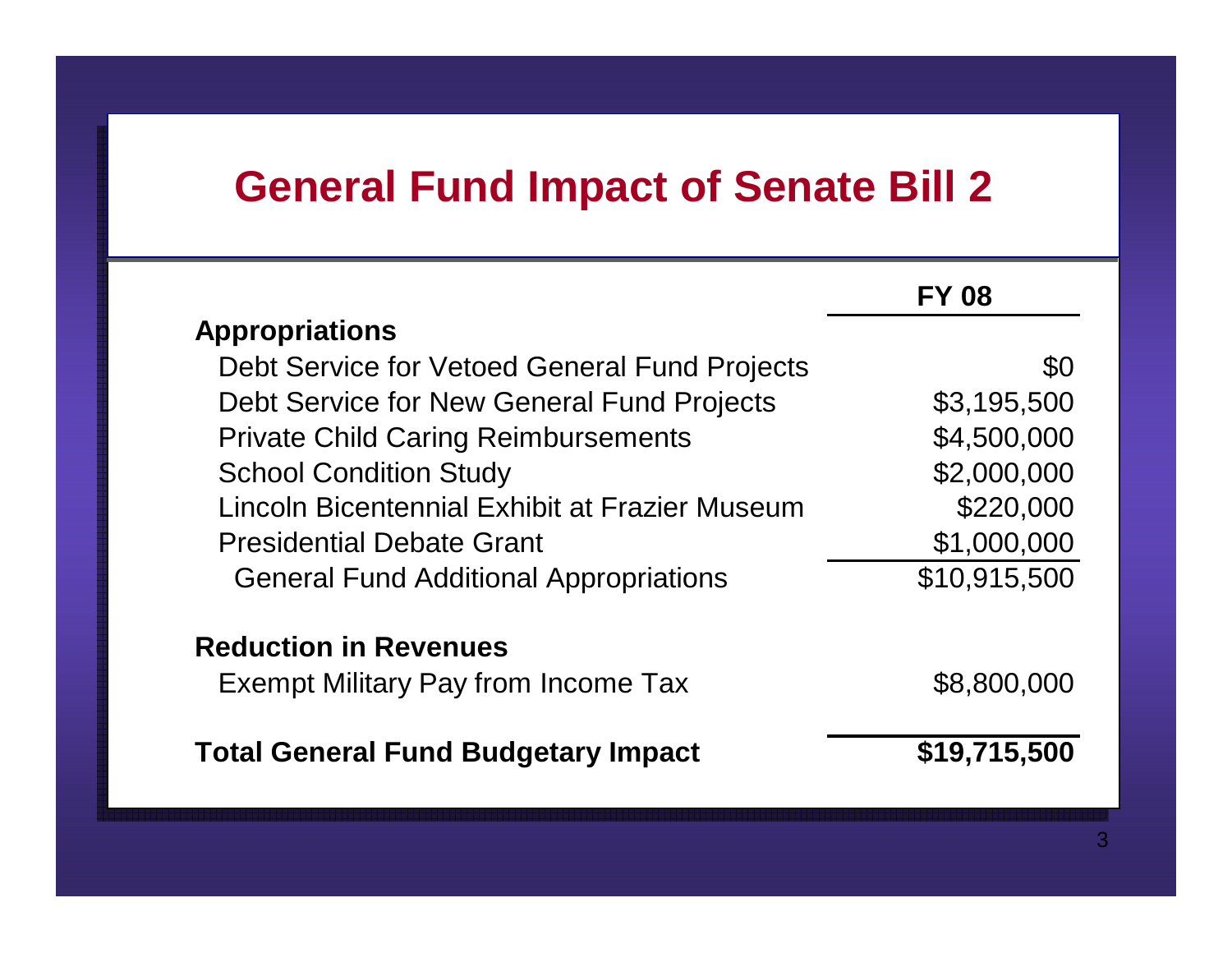# **Energy Proposal Energy Proposal**

- million of coal severance funds (LGEDF Multi-County Funds) to the Governor's million of coal severance funds (LGEDF Multi-County Funds) to the Governor's Office for Energy Policy for a contract with the Kentucky Geological Survey to Office for Energy Policy for a contract with the Kentucky Geological Survey to conduct research on the potential for carbon dioxide capture and sequestration conduct research on the potential for carbon dioxide capture and sequestration<br>in the eactern and western Kentucky coalfields in the eastern and western Kentucky coalfields. **Proposal:** The proposed energy bill includes a recommended designation of \$5 in the eastern and western Kentucky coalfields.
- **Fiscal Impact:** No budgetary impact redesignation of funds already appropriated **Fiscal Impact:** No budgetary impact – redesignation of funds already appropriated
- **Background:** A key component of the energy proposal supported by the Governor is a feasibility study to quantify the potential for enhanced oil recovery and feasibility study to quantify the potential for enhanced oil recovery and enhanced coal bed methane recovery using carbon dioxide, as well as the enhanced coal bed methane recovery deling carbon dioxide. The research project capacity for permanent sequestration of carbon dioxide. The research project capacity for permanent sequestration of carbon dioxide. The research project will include the drilling of wells in both coal fields (Illinois and Appalachian) in will include the drilling of wells in both coal fields (Illinois and Appalachian) in Kentucky. Experts have testified as to the importance of this research and related demonstration projects to address the carbon dioxide issues that arise related demonstration projects to address the carbon dioxide issues that arise related to alternative fuel facilities.related to alternative fuel facilities.**Background:** A key component of the energy proposal supported by the Governor is a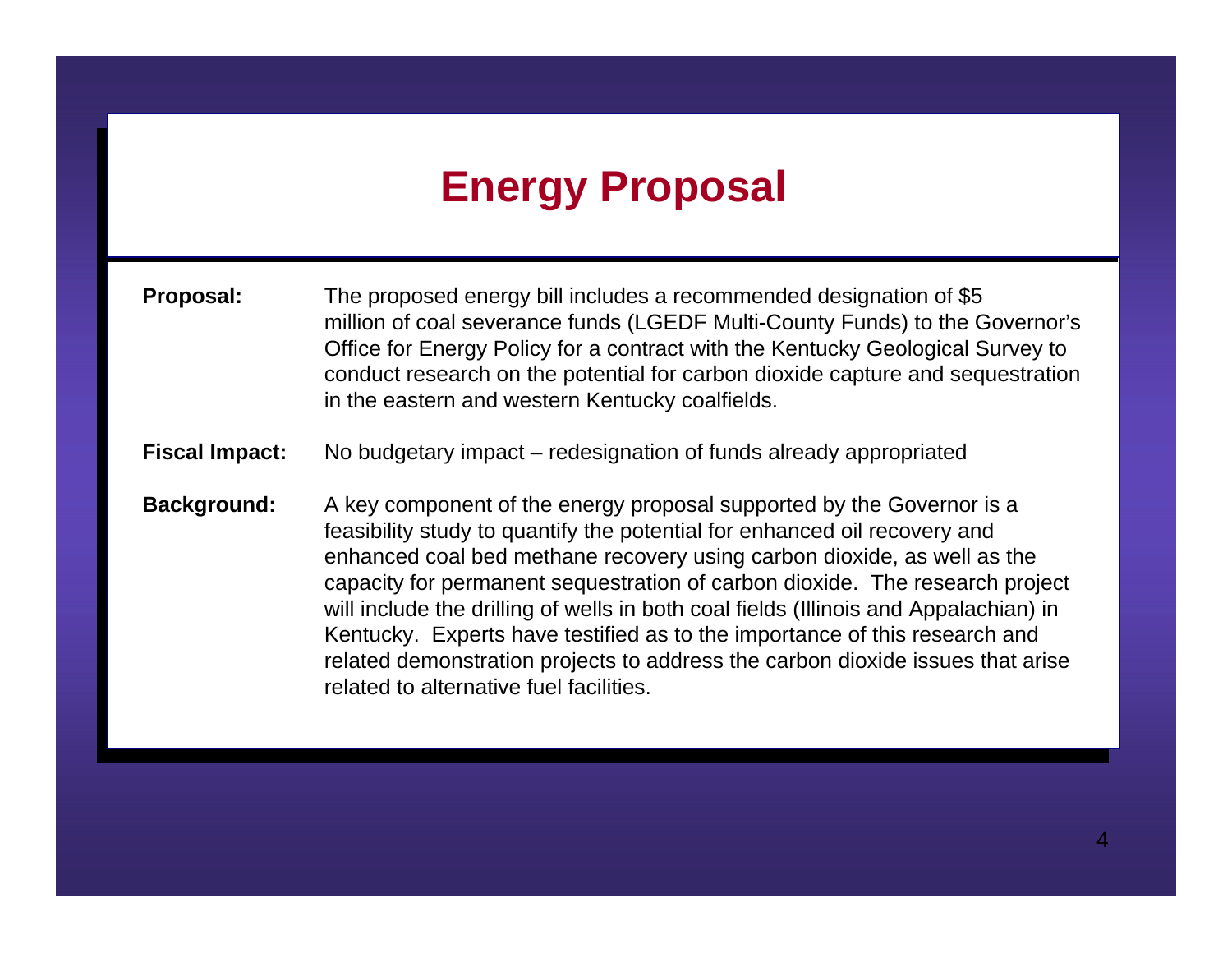#### **Restoration of Vetoed Projects Restoration of Vetoed Projects**

 **With the improved revenue forecast as compared to when the biennial budget was enacted, vetoed projects are now recommended for funding.** • **With the improved revenue forecast as compared to when the biennial budget was enacted, vetoed projects are now recommended for funding.**

 **In consultation with Presidents of the Universities, project adjustments have been made to accommodate changed circumstances within approximately the same funding levels.** • **In consultation with Presidents of the Universities, project adjustments have been made to accommodate changed circumstances within approximately the same funding levels.**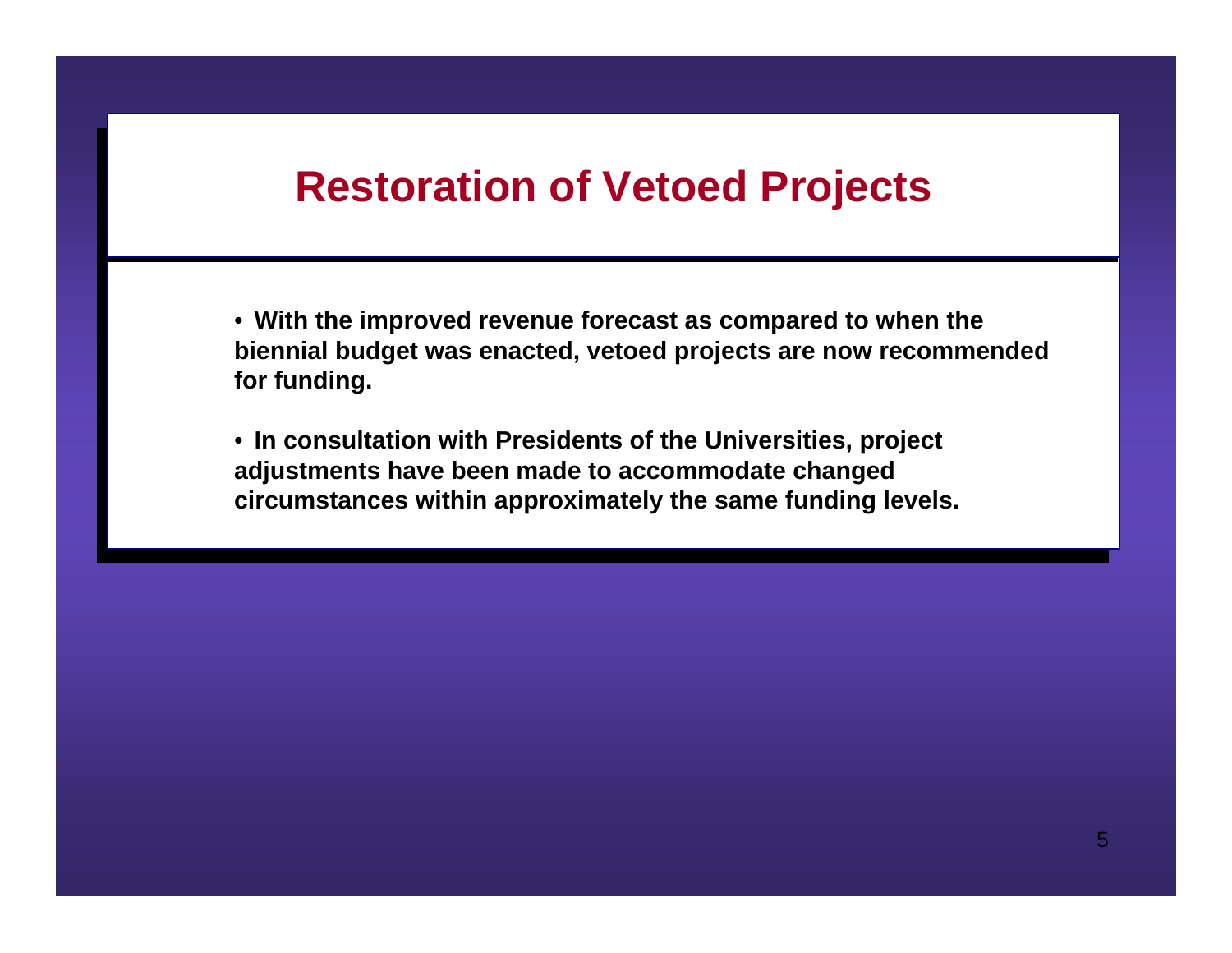#### **Restoration of Vetoed General Fund Projects**

|                                                                          |                                                                                        | Recommended   |
|--------------------------------------------------------------------------|----------------------------------------------------------------------------------------|---------------|
| <b>Appropriation Unit</b>                                                | <b>Project Description</b>                                                             | <b>Amount</b> |
| Eastern Kentucky University                                              | EKU-UK Dairy Research Project-Meadowbrook Farm                                         | \$5,300,000   |
| Kentucky State University                                                | Expand and Renovate Betty White Nursing Building                                       | \$4,900,000   |
| Morehead State University                                                | <b>Business Continuance Datacenter</b>                                                 | \$2,500,000   |
| University of Kentucky                                                   | Expand and Upgrade Livestock Disease Diagnostic Center-Phase II                        | \$13,500,000  |
| <b>Western Kentucky University</b>                                       | Renovate Science Campus-Phase III                                                      | \$9,000,000   |
| <b>Western Kentucky University</b>                                       | <b>Construct Materials Characterization Center/ICSET-Ph II</b>                         | \$4,500,000   |
| <b>Western Kentucky University</b>                                       | Replace Ford College of Business-Grise Hall Phase I                                    | \$5,800,000   |
| <b>KCTCS</b>                                                             | Cynthiana-Licking Valley Campus-Phase II-Maysville CTC                                 | \$1,000,000   |
| <b>KCTCS</b>                                                             | <b>Construct Carrollton Campus-Jefferson CTC</b>                                       | \$12,000,000  |
| <b>KCTCS</b>                                                             | Energy and Advanced Technology Center-Madisonville CTC                                 | \$4,000,000   |
| <b>KCTCS</b>                                                             | Expansion of Owensboro Community and Technical College                                 | \$14,055,000  |
| <b>KCTCS</b>                                                             | Rowan County Campus-Planning and Design                                                | \$1,500,000   |
| Council on Postsecondary Education                                       | Capital Renewal and Maintenance Pool                                                   | \$13,927,000  |
| Council on Postsecondary Education                                       | Information Technology and Equipment Acquisitions                                      | \$10,000,000  |
| Council on Postsecondary Education                                       | Research Support/Lab Renovation & Equipment                                            | \$6,000,000   |
| Kentucky River Authority                                                 | Kentucky River Locks and Dams Maintenance and Renovations Pool                         | \$17,500,000  |
| Department of Education                                                  | <b>On-Line Assessment</b>                                                              | \$15,000,000  |
| Department of Education                                                  | Knowledge Management Portal                                                            | \$3,250,000   |
| <b>Community Based Services</b>                                          | <b>Brooklawn Child and Family Services</b>                                             | \$2,000,000   |
| <b>State Fair Board</b>                                                  | Upgrade HVAC Systems                                                                   | \$2,000,000   |
| Agriculture                                                              | <b>Animal Shelters</b>                                                                 | \$2,500,000   |
| Governor's Office for Local Development                                  | The Louisville Zoo- Glacier Run                                                        | \$6,000,000   |
| Governor's Office for Local Development-<br><b>Community Development</b> | Pike County Fiscal Court-Pikeville Medical Center-Planning, Design and<br>Construction | \$1,500,000   |

 **Subtotal-Restoring General Fund Supported Vetoed Projects \$157,732,000**

6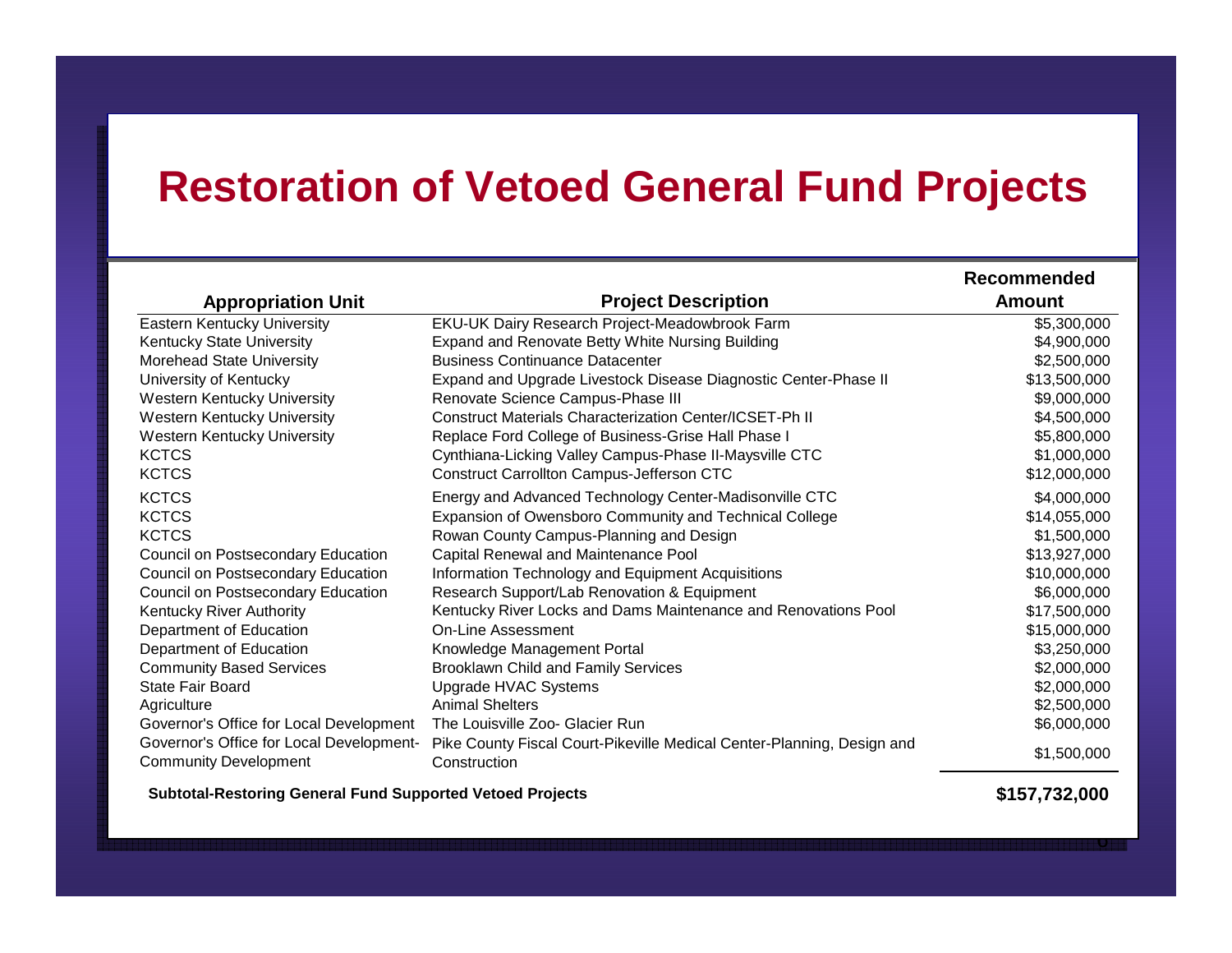## **Restoration of Vetoed Agency Bond Projects**

| <b>Appropriation Unit</b>                             | <b>Project Description</b>                                              | <b>Recommended</b><br>Amount |
|-------------------------------------------------------|-------------------------------------------------------------------------|------------------------------|
| Eastern Kentucky University                           | <b>Construct New Student Housing</b>                                    | \$10,520,000                 |
| Kentucky State University                             | <b>Construct Parking Structure</b>                                      | \$7,000,000                  |
|                                                       | <b>Construct Student Recreation Center</b>                              |                              |
| Morehead State University                             |                                                                         | \$24,500,000                 |
| Morehead State University                             | <b>Renovate Student Housing Facilities</b>                              | \$10,000,000                 |
| <b>Murray State University</b>                        | Replace Franklin Hall                                                   | \$13,077,000                 |
| <b>Murray State University</b>                        | Renovate Curris Center and T-Room                                       | \$750,000                    |
| Northern Kentucky University                          | Acquire and Renovate New Residence Halls                                | \$23,500,000                 |
| University of Kentucky                                | Renovate Blazer Hall Cafeteria                                          | \$3,010,000                  |
| University of Kentucky                                | Existing Dorm Upgrades for Housing                                      | \$7,013,000                  |
| University of Louisville                              | <b>Construct HSC Parking Structure II</b>                               | \$30,700,000                 |
| University of Louisville                              | Construct Health Sciences Center Research Facility-Phase III-Additional | \$22,748,000                 |
| University of Louisville                              | Renovate Miller Hall                                                    | \$11,541,000                 |
| Western Kentucky University                           | <b>Expand Preston Center</b>                                            | \$10,000,000                 |
| Western Kentucky University                           | Acquire Property & Construct Parking Lots                               | \$4,000,000                  |
| Western Kentucky University                           | Van Meter Hall Renovation                                               | \$16,000,000                 |
| Western Kentucky University                           | Ivan Wilson Fine Arts Center Expansion                                  | \$8,000,000                  |
| <b>Subtotal-Restoring Agency Bond Vetoed Projects</b> |                                                                         | \$202,359,000                |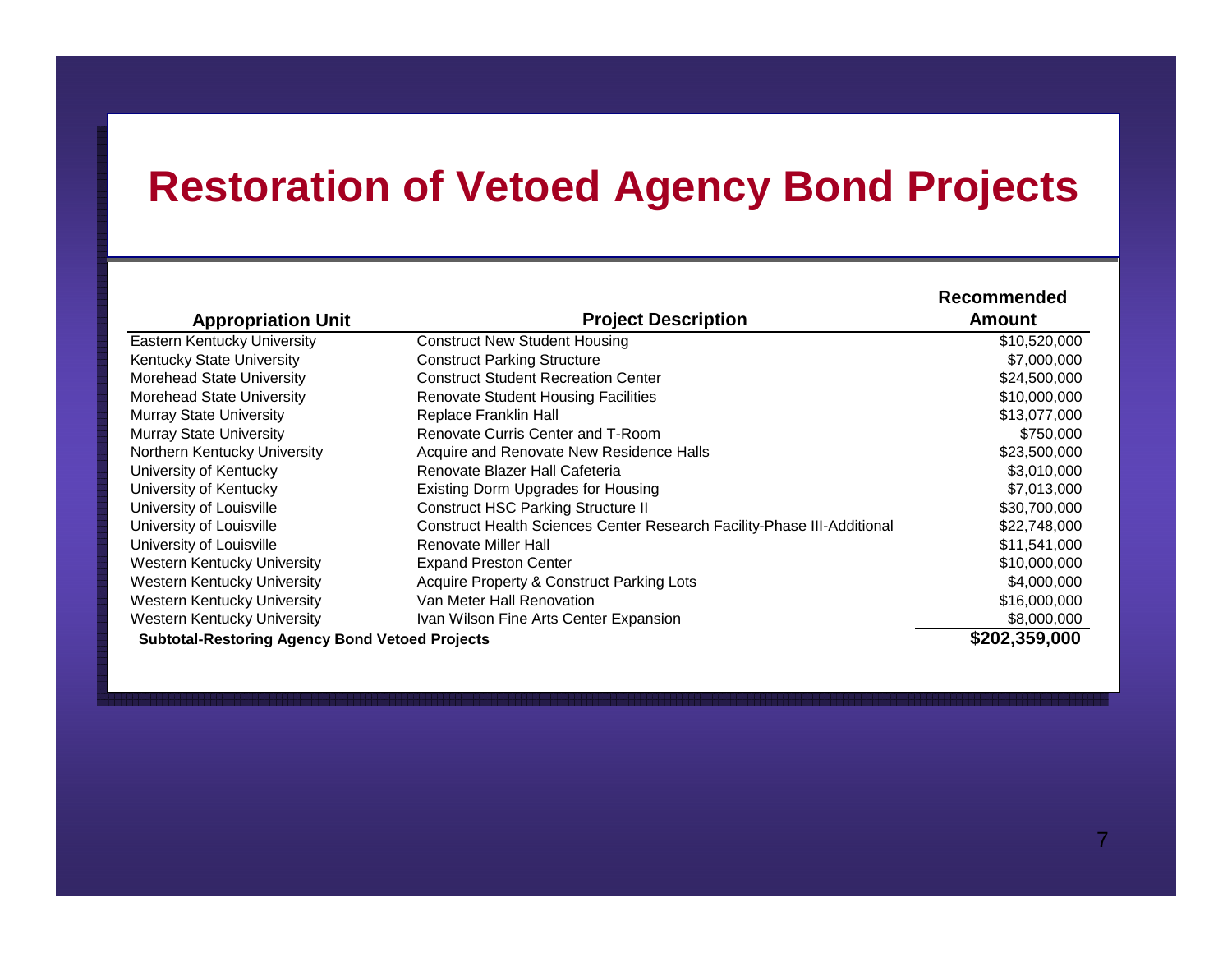# **New Capital Projects New Capital Projects**

- **Limited number of new projects considered during 2007 Regular Session** •**Limited number of new projects considered during 2007 Regular Session**
- **Focus on economic development and community development** •**Focus on economic development and community development**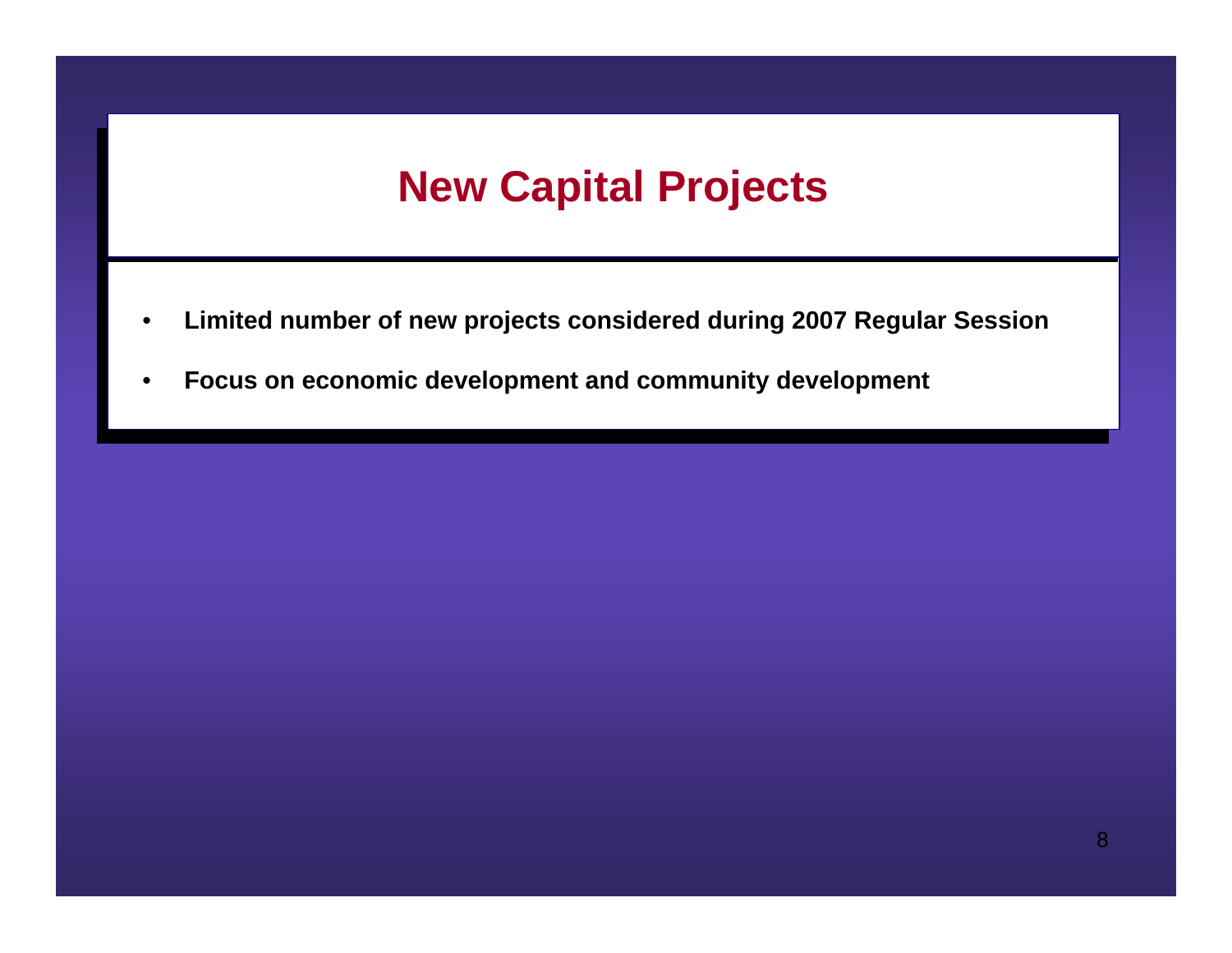## **New General Fund Projects**

| <b>Appropriation Unit</b>                                | <b>Project Description</b>                                                                                             | Recommended<br>Amount |
|----------------------------------------------------------|------------------------------------------------------------------------------------------------------------------------|-----------------------|
| Horse Park Commission                                    | Outdoor Stadium                                                                                                        | \$24,000,000          |
| Horse Park Commission                                    | Indoor Arena-Additional Funding for Exhibit/Conference Space                                                           | \$4,000,000           |
| <b>Murray State</b>                                      | Planning/Design of New Breathitt Veterinary Center - Hopkinsville                                                      | \$1,000,000           |
| Veterans Affairs                                         | Western Ky Veterans' Center-Alzheimer's/General Care Unit Expansion-<br>Additional to \$1,757,000 already appropriated | \$4,249,000           |
| Economic Development                                     | Economic Development Bond Pool                                                                                         | \$10,000,000          |
| Governor's Office for Local Development                  | Wolf Creek Dam/Lake Cumberland Water Level Reduction Projects                                                          | \$25,000,000          |
| Governor's Office for Local Development                  | Muhammad Ali Center                                                                                                    | \$3,000,000           |
| <b>Subtotal-New General Fund Supported Bond Projects</b> |                                                                                                                        | \$71,249,000          |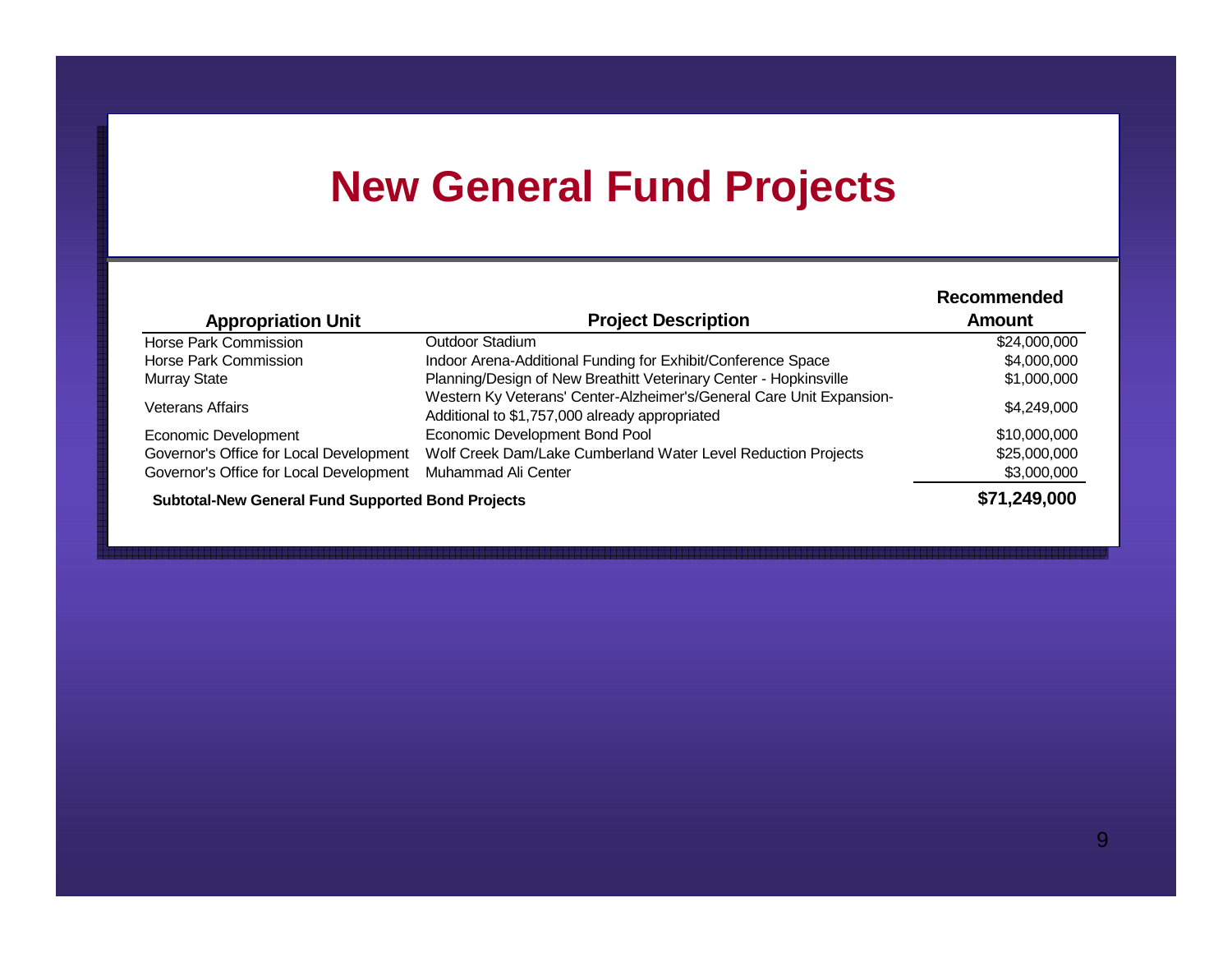# **New Agency Bond Projects**

| <b>Appropriation Unit</b>                | <b>Project Description</b>                                                                                                                 | Recommended<br>Amount |
|------------------------------------------|--------------------------------------------------------------------------------------------------------------------------------------------|-----------------------|
| <b>Military Affairs</b>                  | <b>Bluegrass Station Infrastructure Improvements</b>                                                                                       | \$4,100,000           |
| <b>Military Affairs</b>                  | <b>Bluegrass Station-New Warehouse</b>                                                                                                     | \$1,800,000           |
| <b>Kentucky River Authority</b>          | Kentucky River Locks and Dams Maintenance and Renovations Pool                                                                             | (\$9,600,000)         |
| <b>Subtotal-New Agency Bond Projects</b> |                                                                                                                                            | (\$3,700,000)         |
|                                          | Note: The Kentucky River Authority does not need all of the previously appropriated Agency Bond funds once the \$17.5 million General Fund |                       |
|                                          | supported bond project is restored, to renovate Dams 3 and 9, and Locks 3 and 4.                                                           |                       |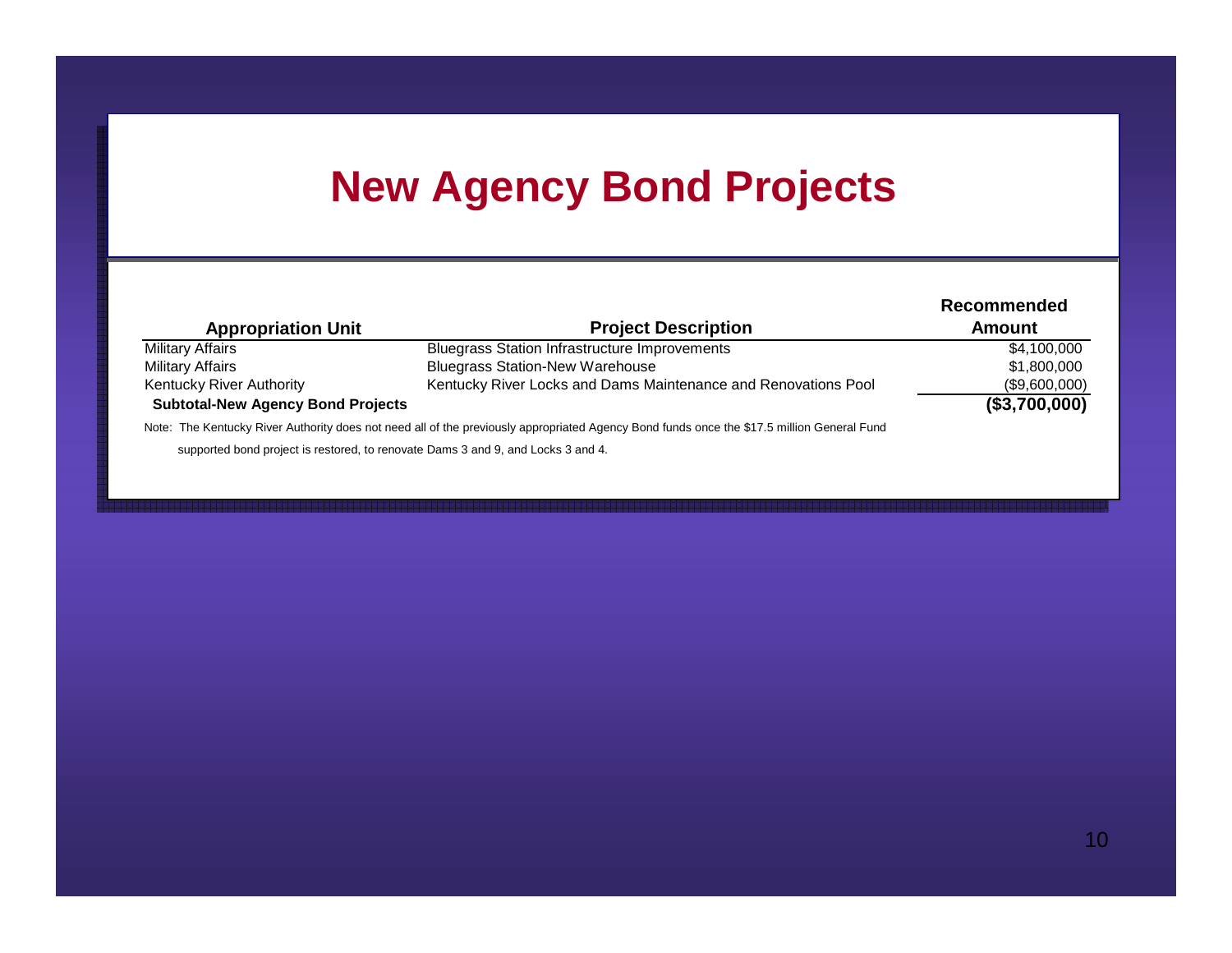#### **Western Kentucky Veterans' Nursing Home**

**Proposal:** Provide remaining rande needed to construct an Alzheimer's and General<br>Carol Ipit at the Mestern Kentucky Veterane' Nursing Hame in Henking Care Unit at the Western Kentucky Veterans' Nursing Home in Hopkins **County Proposal:** Provide remaining funds needed to construct an Alzheimer's and General Care Unit at the Western Kentucky Veterans' Nursing Home in Hopkins County

**Fiscal Impact:** 

**Fiscal Impact:** FY 08  $\frac{4}{4}$ , 249,000 \$4,249,000

Background:<br>
of constructing an Alzheimer's/General Care unit, a 40-bed wing addition of constructing an Alzheimer's/General Care unit, a 40-bed wing addition to the 120-bed Western Kentucky Veterans' Center in Hanson, Kentucky to the 120-bed Western Kentucky Veterans' Center in Hanson, Kentucky (Hopkins County). The federal government contributes 65% of the costs (Hopkins County). The federal government contributes 65% of the costs of constructing veterans' nursing facilities, but due to this project's location of constructing veterans' nursing facilities, but due to this project's location on the federal priority list that funding will likely not be realized for a couple on the federal priority list that funding will likely not be realized for a couple more years. The Governor proposes to advance \$4,249,000 in state bond more years. The Governor proposes to advance  $\phi$  i, $\Xi$  10,000 in state bond funds to proceed with the construction of this expansion, and the federal funds to proceed with the construction of this expansion, and the rederation government will reimburse Kentucky for their share of the costs in a future government will reimbure Kentucky for their share of the costs in a future period. The waiting list for admission in the Western Kentucky Veterans' period. The waiting list for admission in the Western Kentucky Veterans' Center has averaged 62 veterans at any given time, and two-thirds of Center has averaged 62 veterans at any given time, and two-thirds of those have been special care/Alzheimer's patients. Moving forward now with the project will not only provide for our veterans in the Western part of with the project will not only provide for our veterans in the Western part of the state, but will avoid construction cost increases to the project, saving the state, but will avoid construction cost increases to the project, saving tax dollars in the process. **Background:** The 2006-08 budget included \$1,757,000 for the Commonwealth's share tax dollars in the process.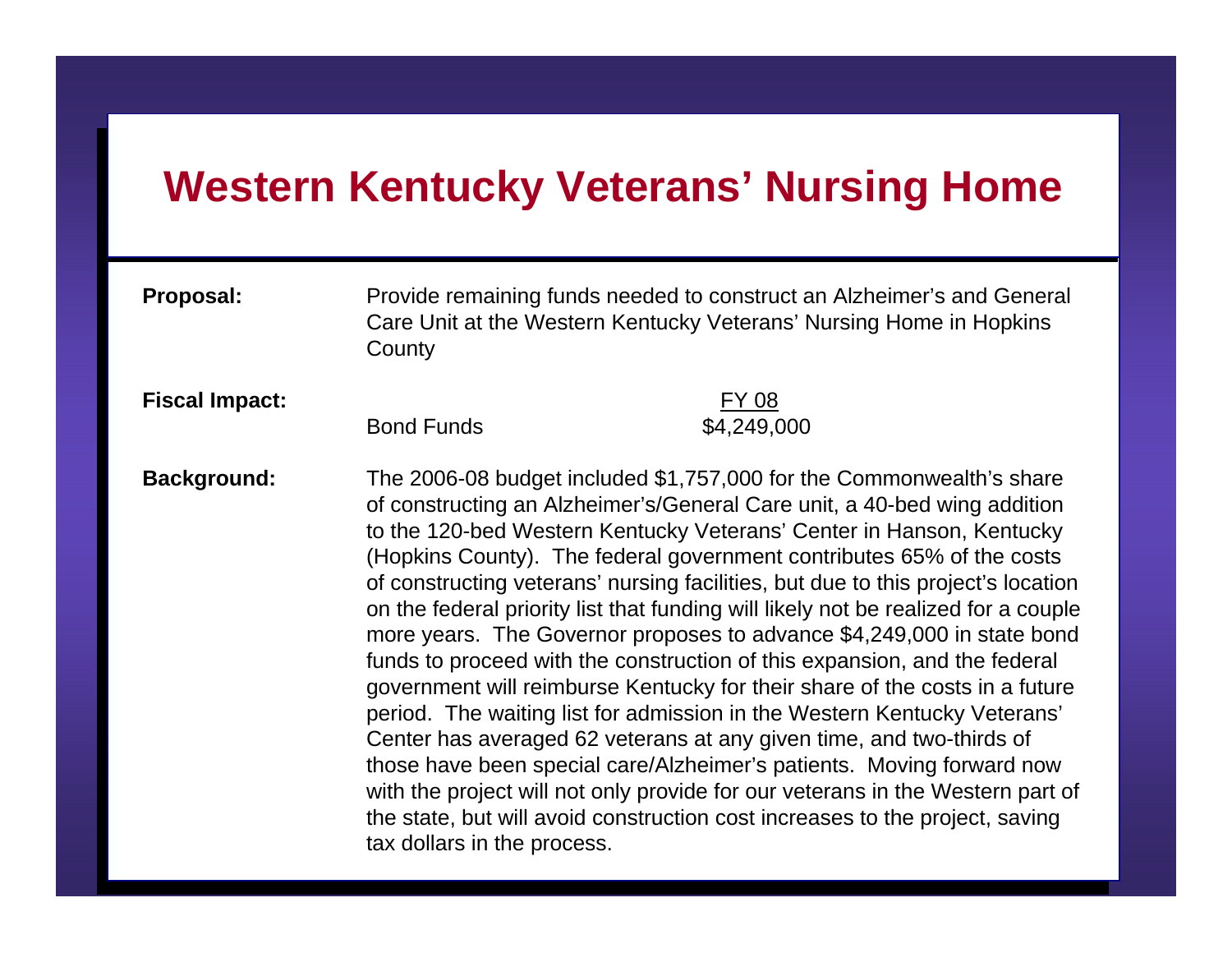## **Economic Development Bonds Economic Development Bonds**

| <b>Proposal:</b> | Provide additional \$10 million in Economic Development Bond |
|------------------|--------------------------------------------------------------|
|                  | Authorization to the Cabinet for Economic Development        |

**FY 08**<br>**Rond Funds S10.000**  $\frac{1}{20101}$  and  $\frac{1}{20100}$ **Fiscal Impact:**  $$10,000,000$ 

**Background:** An additional \$10 million in Economic Development bonds is needed to accommodate prospective job-creating opportunities for Kentucky. The accommodate prospective job-creating opportunities for Kentucky. The Economic Development Cabinet uses economic development bonds as Economic Development Cabinet uses economic development bonds as one part of their array of economic development incentives in attracting one part of their array of economic development incentives in attracting industry to our State. Our new Economic Development Cabinet Secretary, industry to our State. Our new Economic Development Cabinet Secretary, John Hindman, is working on a number of potential industrial prospects, John Hindman, is working on a number of potential industrial prospects, and needs an infusion of funds to ensure that the Cabinet can deliver, and and needs an infusion of funds to ensure that the Cabinet can deliver, and keep Kentucky competitive in providing economic opportunity for the State. **Background:** An additional \$10 million in Economic Development bonds is needed to keep Kentucky competitive in providing economic opportunity for the State.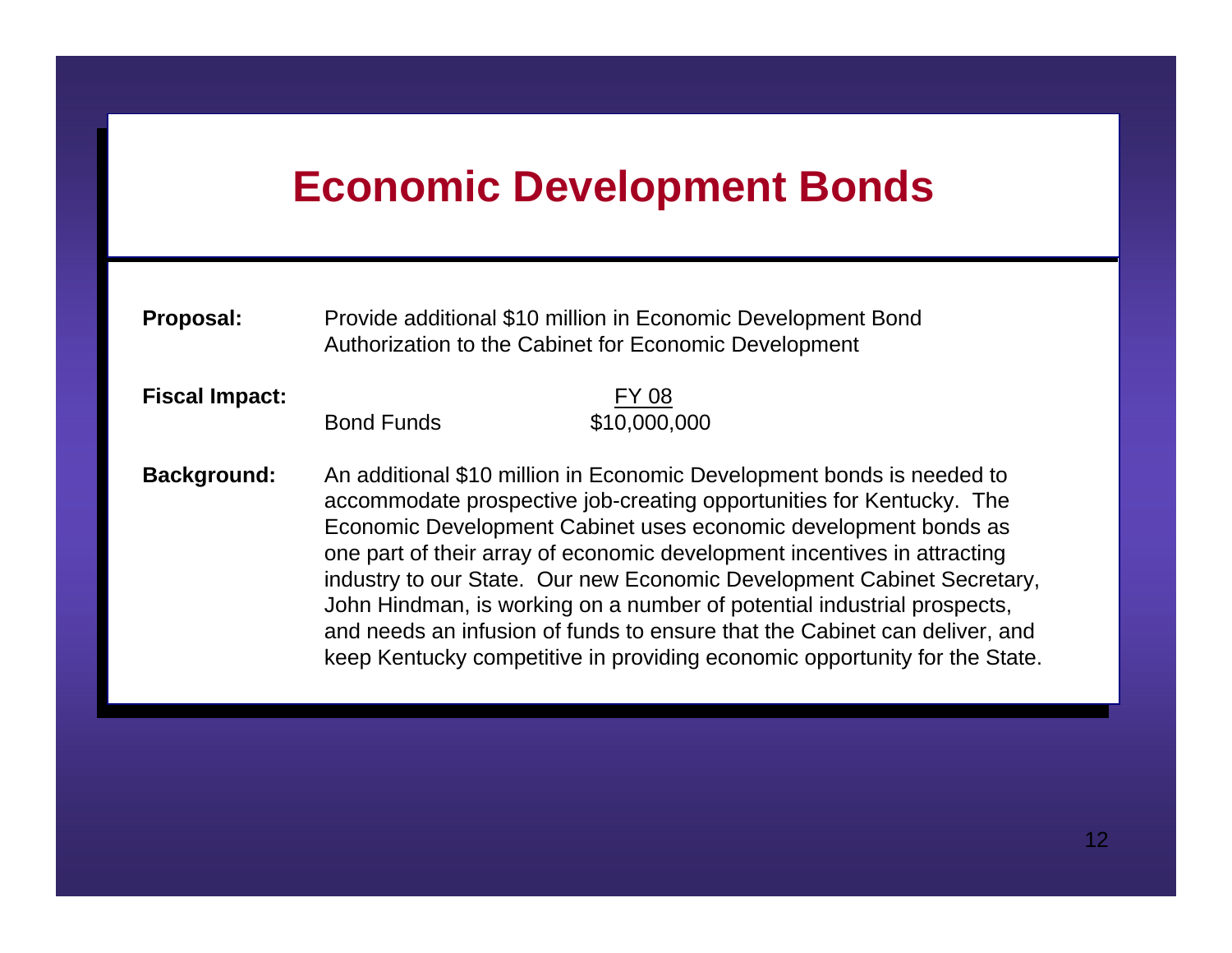# **Muhammad Ali Center Muhammad Ali Center**

| Proposal:             | Louisville                         | Provide additional \$3 million in funds to the Muhammad Ali Center in                                                                                                                                                                                                                                                                                                                                                                                                                                                                                                                                                                                                                                                                                                                                                                                               |
|-----------------------|------------------------------------|---------------------------------------------------------------------------------------------------------------------------------------------------------------------------------------------------------------------------------------------------------------------------------------------------------------------------------------------------------------------------------------------------------------------------------------------------------------------------------------------------------------------------------------------------------------------------------------------------------------------------------------------------------------------------------------------------------------------------------------------------------------------------------------------------------------------------------------------------------------------|
| <b>Fiscal Impact:</b> | <b>Bond Funds</b>                  | <u>FY 08</u><br>\$3,000,000                                                                                                                                                                                                                                                                                                                                                                                                                                                                                                                                                                                                                                                                                                                                                                                                                                         |
| <b>Background:</b>    | less than the original commitment. | The Commonwealth of Kentucky provided \$10 million from the 2000-02<br>biennial budget toward the construction of the Muhammad Ali Center in<br>Louisville. Governor Patton committed to providing another \$10 million in<br>the 2002-04 budget if the Center's fundraising was sufficient. The Center<br>fulfilled its promise by raising over \$80 million in donations and in-kind<br>gifts, with significant amounts of donations from out-of-state donors.<br>Difficult fiscal times became the barrier to fulfilling the Governor's pledge.<br>In recently completing the Center, the construction budget ran over by \$6<br>million. The Center is seeking \$3 million to be matched by donations so<br>that the cost overrun can be fully settled. Governor Fletcher wants to<br>assist the Muhammad Ali Center in settling its construction debts for far |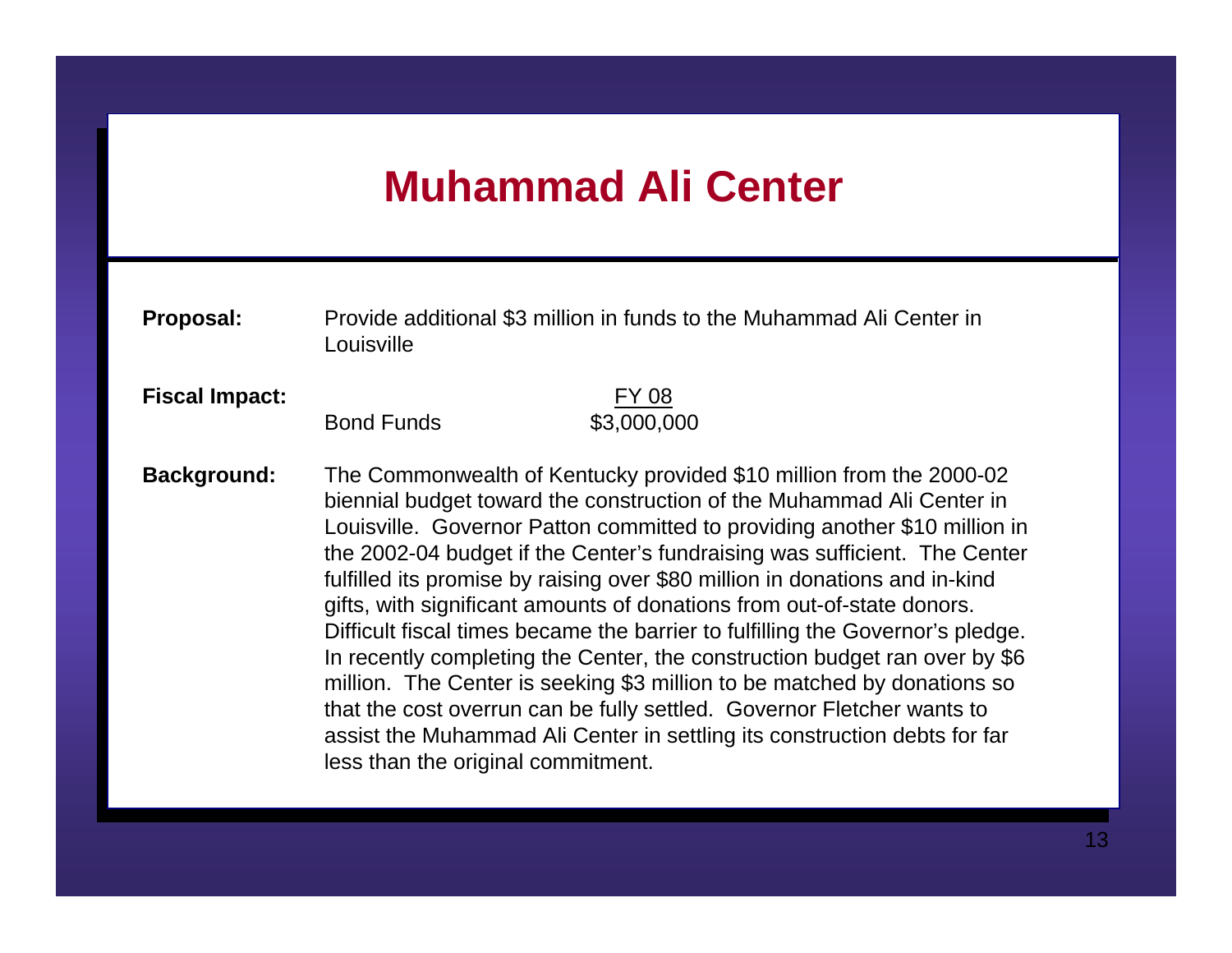## **Kentucky Horse Park Improvements Kentucky Horse Park Improvements**

| <b>Proposal:</b> | Invest in additional capital improvements to the Kentucky Horse Park to |
|------------------|-------------------------------------------------------------------------|
|                  | host the 2010 Alltech FEI World Equestrian Games                        |
|                  |                                                                         |

| <b>Fiscal Impact:</b> |                   | FY 08        |
|-----------------------|-------------------|--------------|
|                       | <b>Bond Funds</b> | \$28,000,000 |
|                       | Road Fund         | \$10,285,000 |

**Background: Outdoor Stadium -** This \$24 million stadium will have 10,000 permanent seats and have the capability of being expanded up to 30,000 permanent seats and have the capability of being expanded up to 30,000 seats utilizing temporary structures. **Background: Outdoor Stadium -** This \$24 million stadium will have 10,000 seats utilizing temporary structures.

> **INDOO ARENA ENHANCEMENT - THE \$4 million in enhancements needed** beyond that which was anticipated in the 2006 session, are to provide sufficient exhibit/conference space to accommodate the 2010 Games and Sufficient exhibit/conference opace to accommodate the 2010 Games and large trade fairs that accompany major equine events. **Indoor Arena Enhancement** - The \$4 million in enhancements needed, beyond that which was anticipated in the 2006 session, are to provide large trade fairs that accompany major equine events.

**Roadway Improvements** - An additional \$10.3 million of roadway improvements are recommended in FY 08 from additional Road Funds. **Roadway Improvements -**. An additional \$10.3 million of roadway improvements are recommended in FY 08 from additional Road Funds.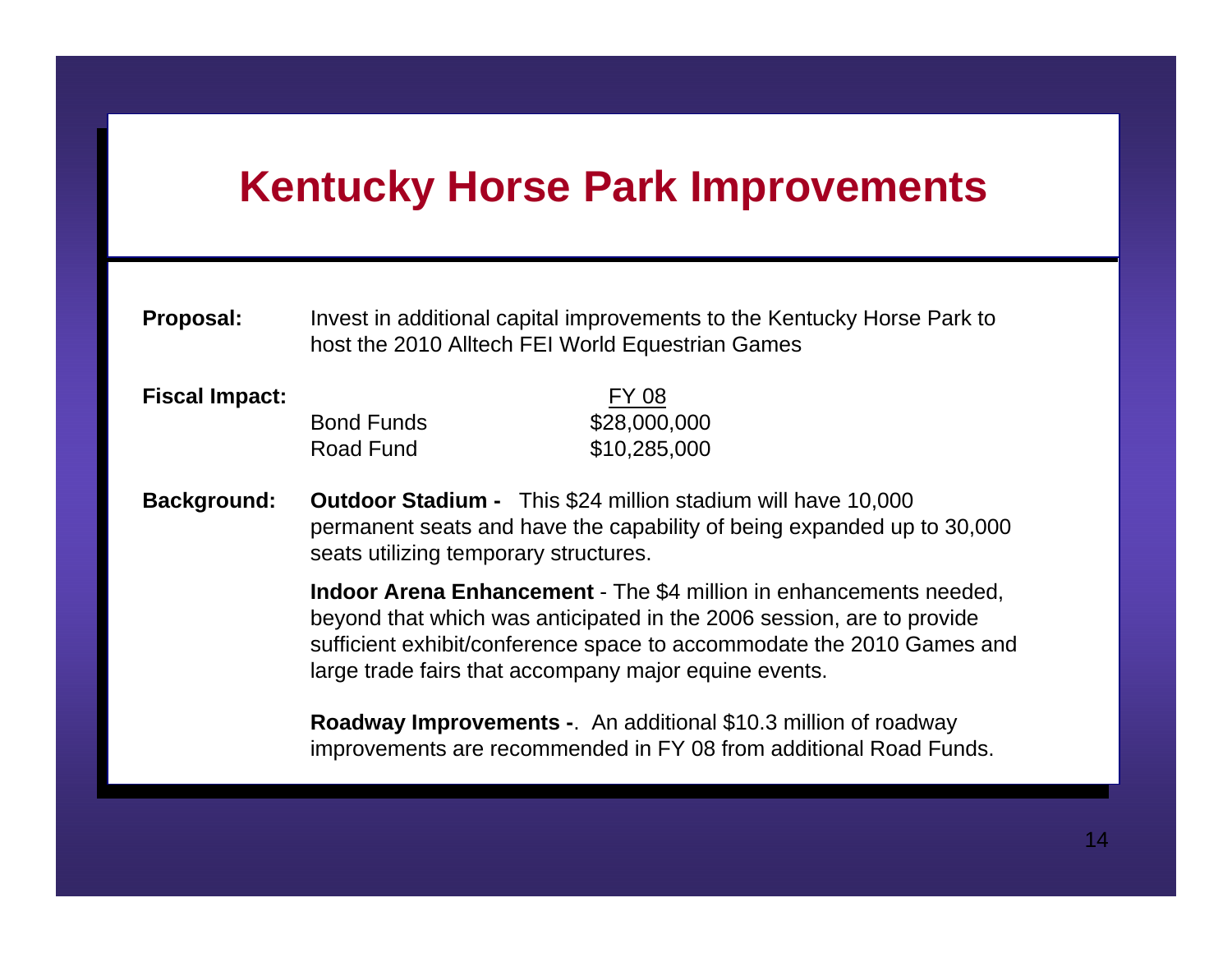## **Replacement of Breathitt Veterinary Center Replacement of Breathitt Veterinary Center**

| Proposal: | Provide \$1 million for the planning and design for the replacement of the |
|-----------|----------------------------------------------------------------------------|
|           | Breathitt Veterinary Center in Hopkinsville, Kentucky.                     |
|           |                                                                            |

**FY 08**<br>**Bond Funds S1.000.0**  $\frac{1}{2}$  Bond Funds  $\frac{1}{2}$ **Fiscal Impact:** \$1,000,000

**Background:** This animal diagnostic laboratory facility is operated by Murray State University. The 39 year old facility is outdated and too small to University. The 39 year old facility is outdated and too small to accommodate the increased animal diagnostic needs of the western accommodate the increased animal diagnostic needs of the western region of the Commonwealth. It will provide the necessary elements to region of the Commonwealth. It will provide the necessary elements to ensure the lab's designation as a level 3 biosafety lab for homeland ensure the lab's designation as a level 3 biosafety lab for homeland security purposes, to conduct research on avian flu, mad cow disease and security purposes, to conduct research on avian flu, mad cow disease and other communicable diseases that could threaten food supplies. other communicable diseases that could threaten food supplies. Beginning the design process now, will advance both the timing of the Beginning the design process now, will advance both the timing of the project, and provide more exact cost estimates for constructing the facility project, and provide more exact cost estimates for constructing the facility to assist in the 2008-10 budget process. A completed facility would also to assist in the 2008-10 budget process. A completed facility would also provide useful redundancy of equine-related services in time for the 2010 provide about redundancy of equine-related services in time for the 2010<br>Morld Equestrian Cames World Equestrian Games. **Background:** This animal diagnostic laboratory facility is operated by Murray State World Equestrian Games.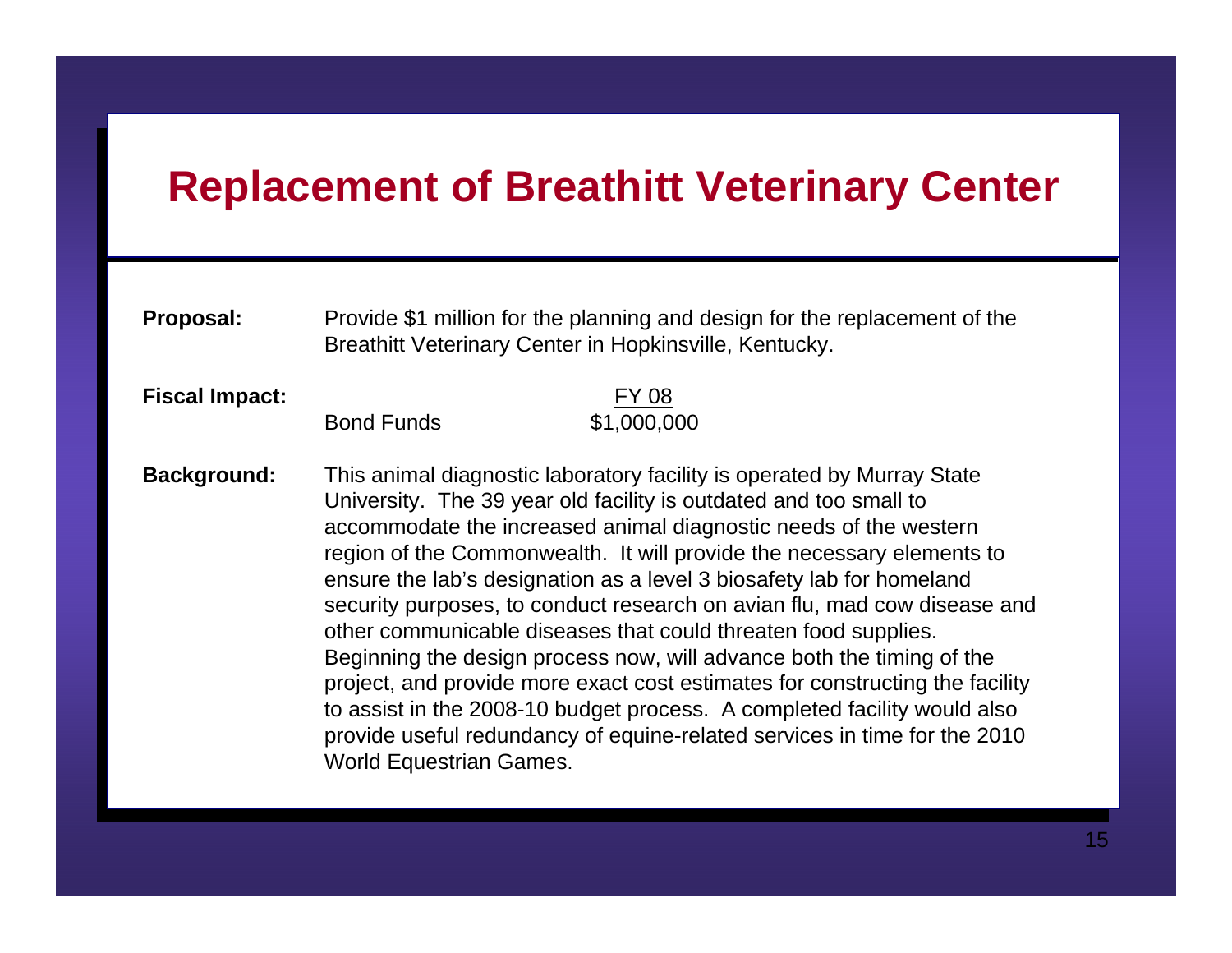## **Wolf Creek Dam Projects Wolf Creek Dam Projects**

**Provide \$25 million for water, sewer, and impact total projects made** necessary due to the lowering of Lake Cumberland for the repair of Wolf Creek Dam**Proposal:** Provide \$25 million for water, sewer, and infrastructure projects made necessary due to the lowering of Lake Cumberland for the repair of Wolf Creek Dam

<u>FY 08</u><br>Example 1990 Bond Funds  $\sqrt{25,000,000}$ **Fiscal Impact:** \$25,000,000

**Background:** On April 13, 2007, Governor Fletcher signed an executive order to authorize money to assist communities affected by the lowering of the authorize money to assist communities affected by the lowering of the water level of Lake Cumberland. The order makes available up to \$25 water level of Eakly Cumberland. This state makes available up to \$25 million from the Commonwealth's Complete transferred to cities, counties, and special districts that draw drinking water from the lake and will have to and special districts that draw drinking water from the lake and will have to move or alter that inhactitations as a result of the lowering of the water table. **Background:** On April 13, 2007, Governor Fletcher signed an executive order to move or alter that infrastructure as a result of the lowering of the water table.

> Fund surplus "cash" resources to bonds. The projects to be financed from Fund surplus "cash" resources to bonds. The projects to be financed from these funds are capital in nature and bond funding is an appropriate these funds are capital in nature and bond funding is an appropriate method of financing them. This proposal will replace the fund source of the \$25 million from General method of financing them.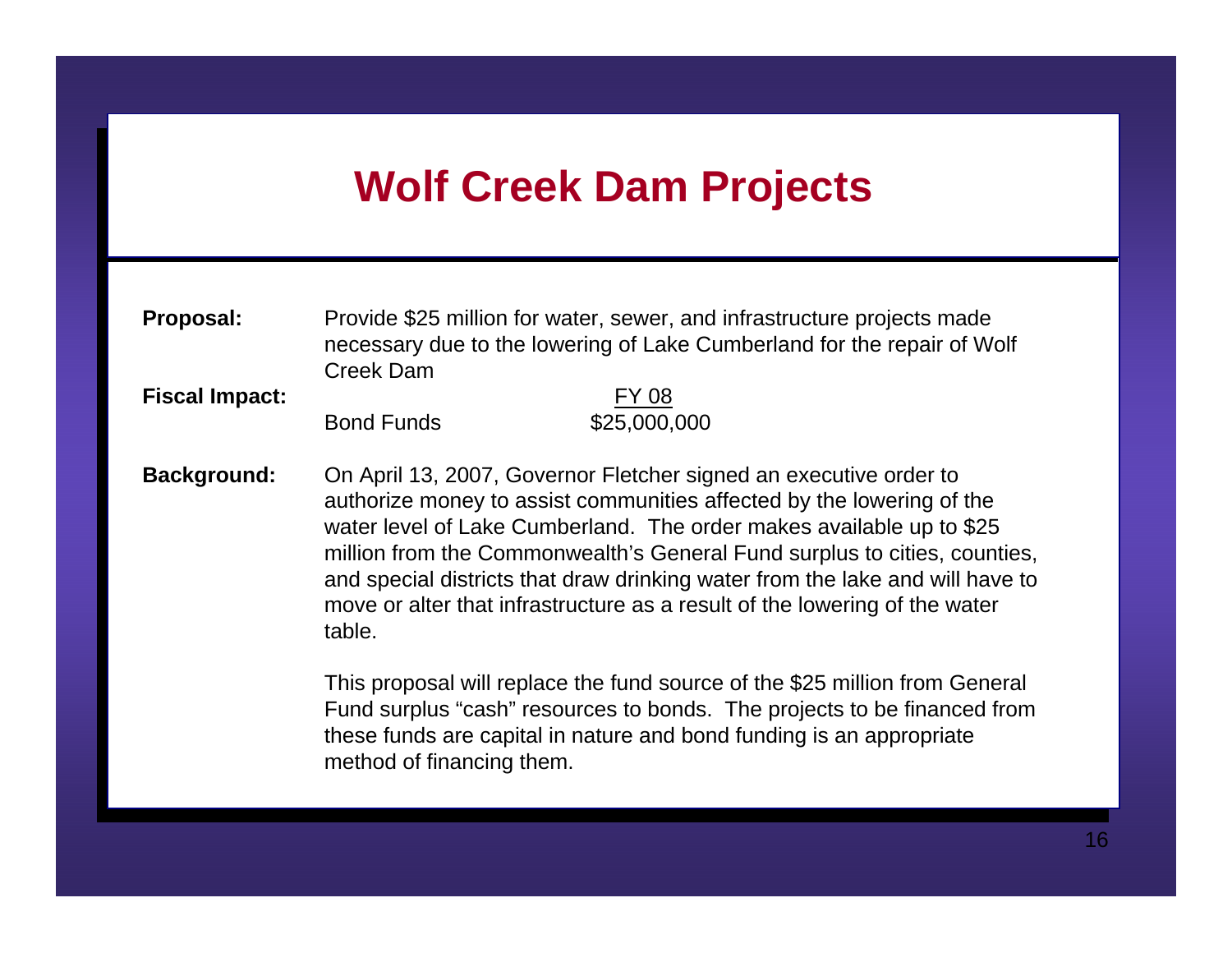#### **Bluegrass Station Infrastructure Bluegrass Station Infrastructure**

| <b>Proposal:</b> | Provide \$5.9 million in Agency Bond authorization to finance two capital |
|------------------|---------------------------------------------------------------------------|
|                  | projects needed to sustain the facility as an economic development entity |

**Fiscal Impact:** Agoney Road Eunde  $\frac{1}{2}$   $\frac{1}{2}$   $\frac{1}{2}$   $\frac{1}{2}$   $\frac{1}{2}$   $\frac{1}{2}$   $\frac{1}{2}$   $\frac{1}{2}$   $\frac{1}{2}$   $\frac{1}{2}$   $\frac{1}{2}$   $\frac{1}{2}$   $\frac{1}{2}$   $\frac{1}{2}$   $\frac{1}{2}$   $\frac{1}{2}$   $\frac{1}{2}$   $\frac{1}{2}$   $\frac{1}{2}$   $\frac{1}{2}$   $\frac{1}{2}$   $\frac{1}{2}$  **Fiscal Impact:** FY 08 Agency Bond Funds \$5,900,000

**Background:** Bluegrass Station, located in Fayette County, is an industrial park converted from an Army Depot into a commercial office and warehouse converted from an Army Depot into a commercial office and warehouse site for light industry operated by the Department of Military Affairs. For site for light industry operated by the Department of Military Affairs. For Bluegrass Station to be sustained as a viable economic development Bluegrass Station to be sustained as a viable economic development entity, upgrades in the facility's infrastructure are urgently necessary. entity, upgrades in the facility's infrastructure are urgently necessary. Additionally, demand for a new warehouse is strong. The Governor Additionally, demand for a new warehouse is strong. The Governor proposes \$5,900,000 in bonds backed by Bluegrass Station's operations, proposes  $\varphi$ ,900,000 in bonds backed by Bluegrass Station's operations, rather than from the General Fund, to get these two capital improvements rather than from the General Fund, to get these two capital improvements underway. Bluegrass Station has 49 tenants and its space is 99.8% underway. Bluegrass Station has 49 tenants and its space is 99.8% occupied, with 2,049 full-time jobs paying \$82 million in payroll. The occupied, with 2,049 full-time jobs paying \$82 million in payroll. The largest tenant is the Special Operation Forces Support Activity (SOSFA), an gest tenant is the Special Operation Forces Support Activity (SOSFA), an element of the United States Special Operations Command, which an element of the United States Special Operations Command, which administers contracts and subcontracts in excess of \$1.5 billion to rebuild administers contracts and subcontracts in excess of  $\psi$ 1.5 billion to rebuild military helicopters for special operations forces. **Background:** Bluegrass Station, located in Fayette County, is an industrial park military helicopters for special operations forces.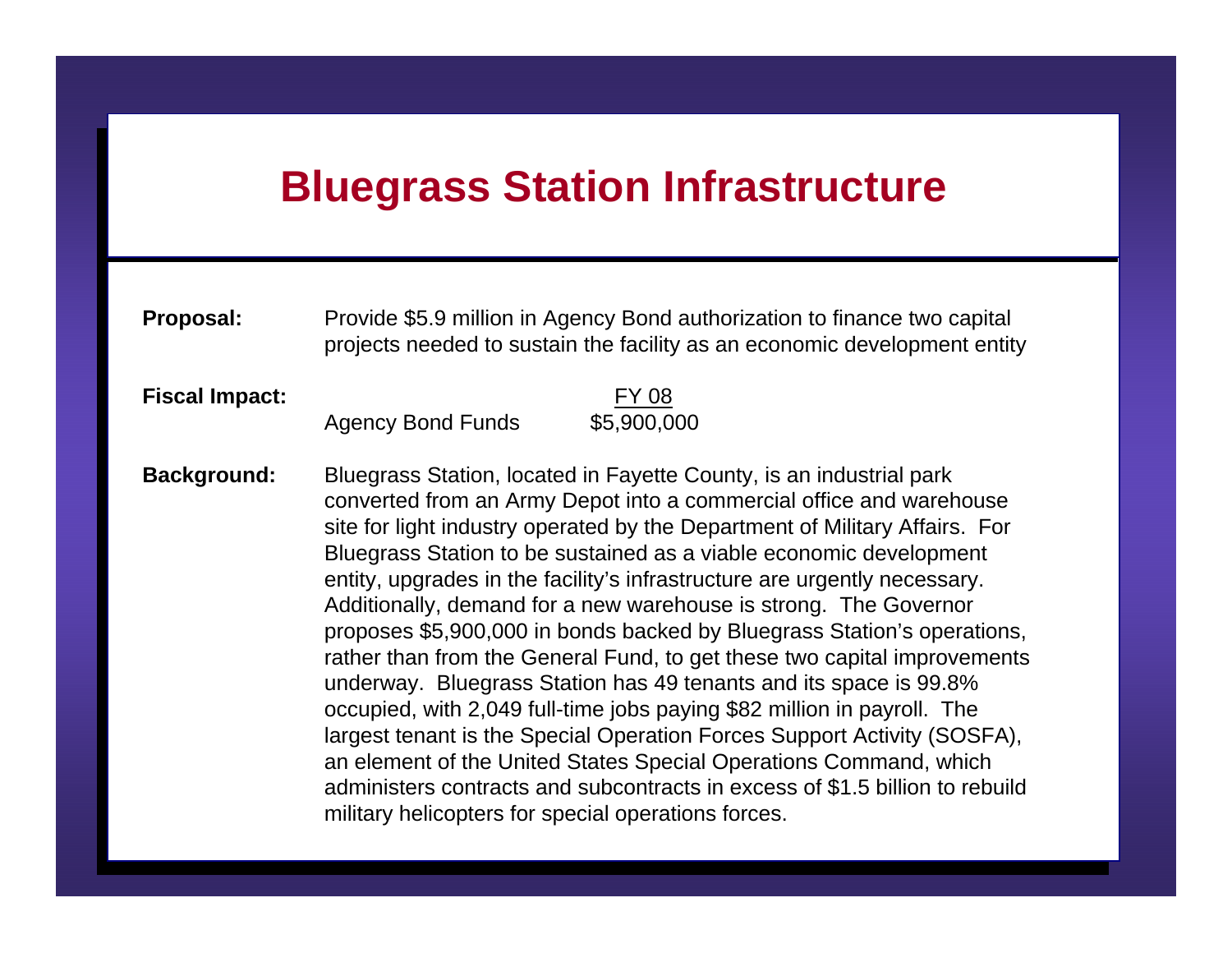# **U of L Athletic and Health Science Projects U of L Athletic and Health Science Projects**

| Proposal:             | Expansion of Papa John's Stadium<br>Construction of Ambulatory Care Building on the Health Sciences Campus                                                                                                                                                                                                                                                                                                                                                                                                                                                                                                    |                                                       |
|-----------------------|---------------------------------------------------------------------------------------------------------------------------------------------------------------------------------------------------------------------------------------------------------------------------------------------------------------------------------------------------------------------------------------------------------------------------------------------------------------------------------------------------------------------------------------------------------------------------------------------------------------|-------------------------------------------------------|
| <b>Fiscal Impact:</b> | <b>Restricted Funds (stadium)</b><br>Other Funds (stadium)<br>Other Funds (HSC)                                                                                                                                                                                                                                                                                                                                                                                                                                                                                                                               | FY 08<br>\$30,000,000<br>\$37,000,000<br>\$60,000,000 |
| <b>Background:</b>    | The expansion of Papa John's Cardinal Stadium is a \$67 million project<br>financed by university and athletic funds, and may involve the issuance of<br>industrial revenue bonds by the Louisville Metro government. The<br>approval of this project will prevent the stadium expansion from being<br>delayed for another year.                                                                                                                                                                                                                                                                              |                                                       |
|                       | The expansion of the Ambulatory Care Building project is a \$60 million<br>project to be constructed by a private developer that will be competitively<br>sought and leased to the University. The Health Sciences campus has<br>grown significantly with the research facilities and other programs, but the<br>addition of office space for research faculty and related support has not<br>grown with it. This project will address a strategic element of the<br>University's master plan for health sciences through an innovative<br>financing mechanism that must be approved by the General Assembly. |                                                       |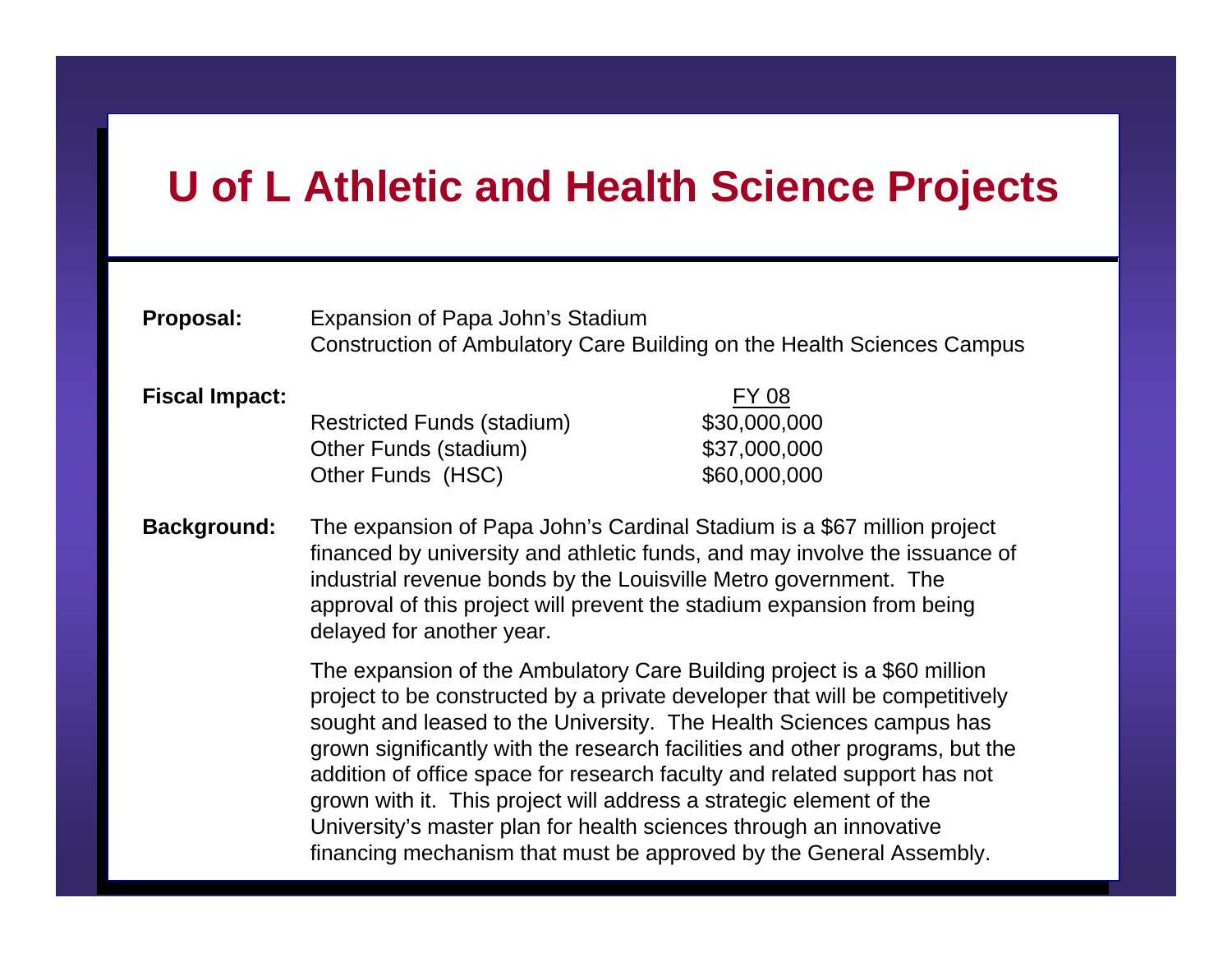## **Relocation of Runway at Bluegrass Field Relocation of Runway at Bluegrass Field**

| <b>Proposal:</b> | Dedicate \$9 million in Road Funds to match federal funds for the construction of |
|------------------|-----------------------------------------------------------------------------------|
|                  | runway 9-27 at Bluegrass Field in Lexington to replace runway 8-26                |

**Fiscal Impact:** No budgetary impact – dedication of previously appropriated funds **Fiscal Impact:** No budgetary impact – dedication of previously appropriated funds

**Background:** The Governor is proposing that authorization be granted by the General Assembly to use \$9 million in state Road Fund resources as the state match for Assembly to use \$9 million in state Road Fund resources as the state match for the construction of runway 9-27 at Bluegrass Field in Lexington to replace runway 8-26, which will then be permanently closed. These funds will match \$9 million in available federal funds, and will be combined with \$9 million in funding million in available federal funds, and will be combined with \$9 million in funding from the Airport Board for an overall project that includes relocating Terminal from the Airport Board for an overall project that includes relocating Terminal Drive and constructing additional surface parking, and the relocation of smaller Drive and constructing additional surface parking, and the relocation of smaller general aviation aircraft facilities to allow for the construction of additional general aviation allowith addition to allow for the construction of additional corporate aviation facilities. The Airport Board needs the state funding from the corporate aviation facilities. The Airport Board needs the state funding from the 2007 Special Session to be prepared for the increased general aviation traffic 2007 Special Session to be prepared for the increased general aviation traffic that will come with the 2010 Alltech FEI World Equestrian Games. The design that will come with the 2010 Alltech FEI World Equestrian Games. The design for the new runway is underway. The relocated runway will be shifted west of for the new runnay is underway. The relocated runnay mill so entired west of the current 8-26 runway and will eliminate the existing intersection with runway the current 8-26 runway and will eliminate the existing intersection with runway 4-22. The state funding is needed before the Airport Board can authorize the Fig. The state randing is needed solete the Aliport Board can address the final phase of design of the relocated runway, and be able to issue construction final phase of design of the relocated runway, and be able to issue construction contracts in the spring of 2008. **Background:** The Governor is proposing that authorization be granted by the General contracts in the spring of 2008.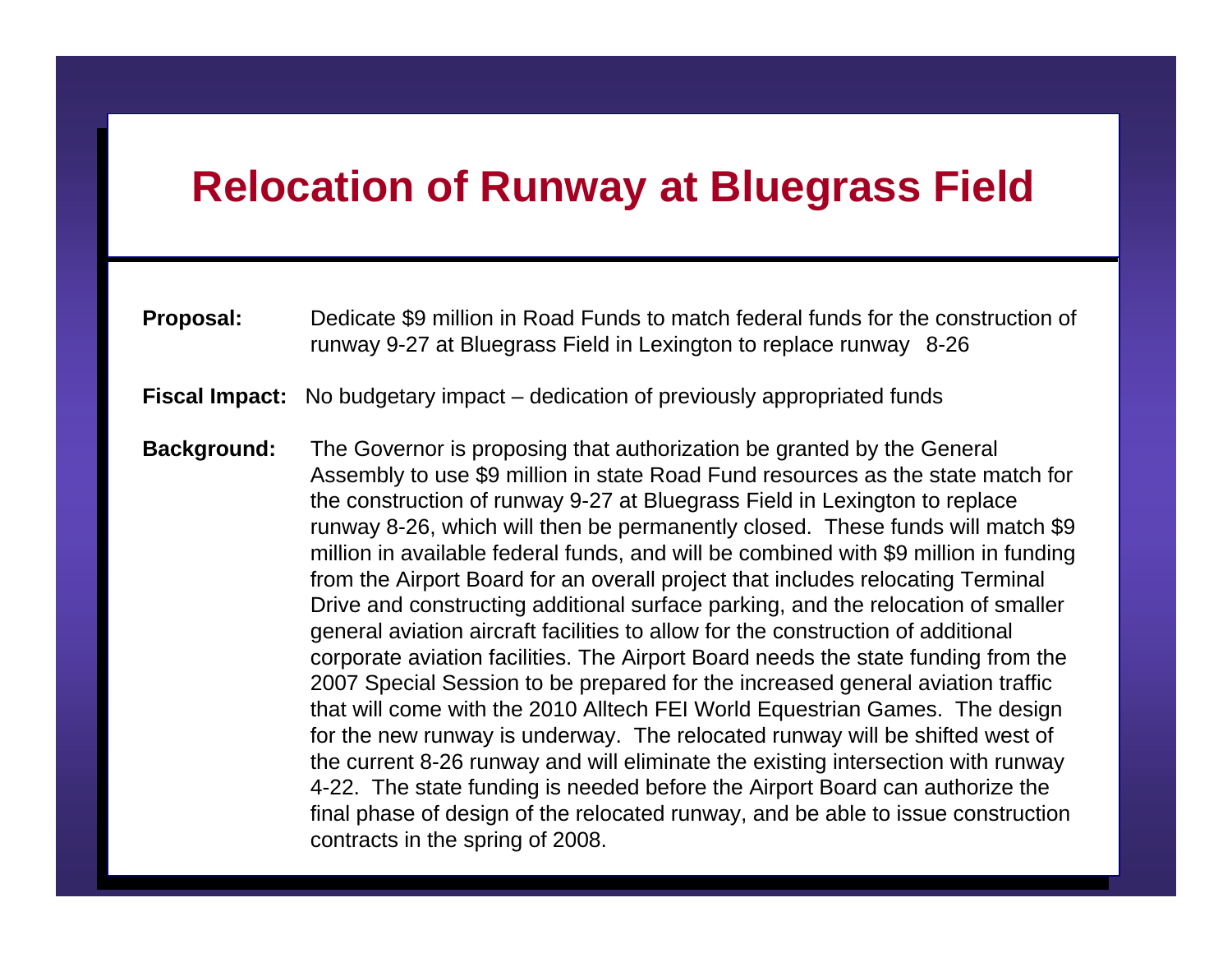# **Murray State University Science Building Murray State University Science Building**

| <b>Proposal:</b> | Allow Murray State University to utilize previously authorized bond funds for the |  |
|------------------|-----------------------------------------------------------------------------------|--|
|                  | completion of the physics and chemistry building to prevent work stoppage         |  |

**Fiscal Impact:** No budgetary impact – dedication of previously appropriated funds **Fiscal Impact:** No budgetary impact – dedication of previously appropriated funds

**Background:** Proposed language to enable Murray State University to utilize the \$15,000,000 in bond funds appropriated by the 2006 Regular Session of the General In bond rando appropriated by the 2006 Regular Session of the Ceneral Assembly to be applied toward the physics and chemistry building construction Assembly to be applied to make the physics and chemistry building constraints.<br>and to reimburse the University for funds advanced by them as a bridge source and to reimburse the University for funds advanced by them as a bridge source of funding to prevent work stoppage. **Background:** Proposed language to enable Murray State University to utilize the \$15,000,000 of funding to prevent work stoppage.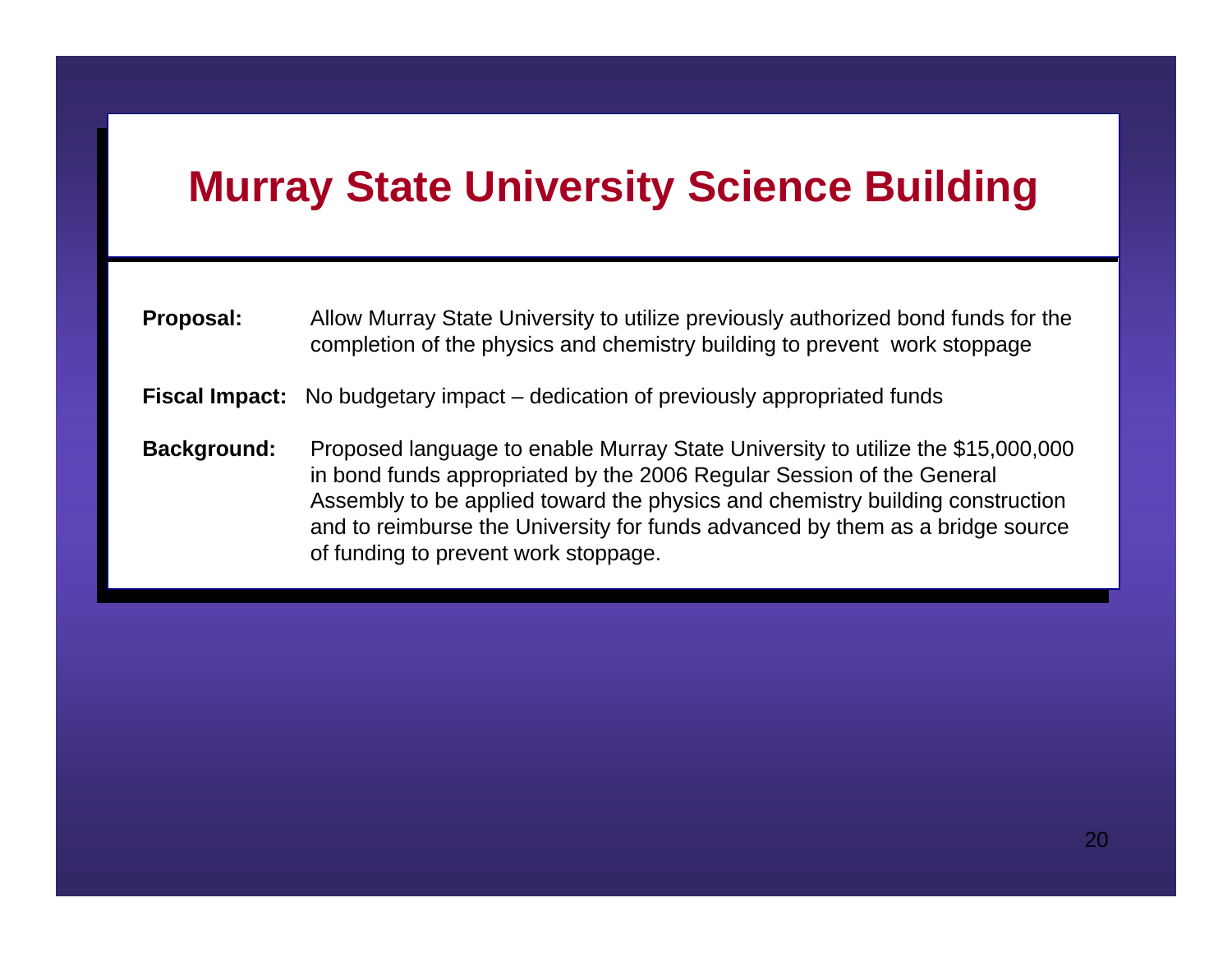## **Gateway Community and Technical College**

- **Proposal:** Allow RCTCS to convey the of land occupied by the Gateway Community and Tachnical Collogo in Covincton to the Collogo's foundation Technical College in Covington to the College's foundation **Proposal:** Allow KCTCS to convey title of land occupied by the Gateway Community and Technical College in Covington to the College's foundation
- **Fiscal Impact:** No budgetary impact **Fiscal Impact:** No budgetary impact
- **Background:** Proposed language to enable the President of KCTCS to convey title to land in Covington, Kentucky currently occupied by Gateway Community and Technical Covington, Renderly currently cocapiod by Gateway Community and Technical College Coundation for future College to the Gateway Community and Technical College Foundation for future consideration.**Background:** Proposed language to enable the President of KCTCS to convey title to land in College to the Gateway Community and Technical College Foundation for future consideration.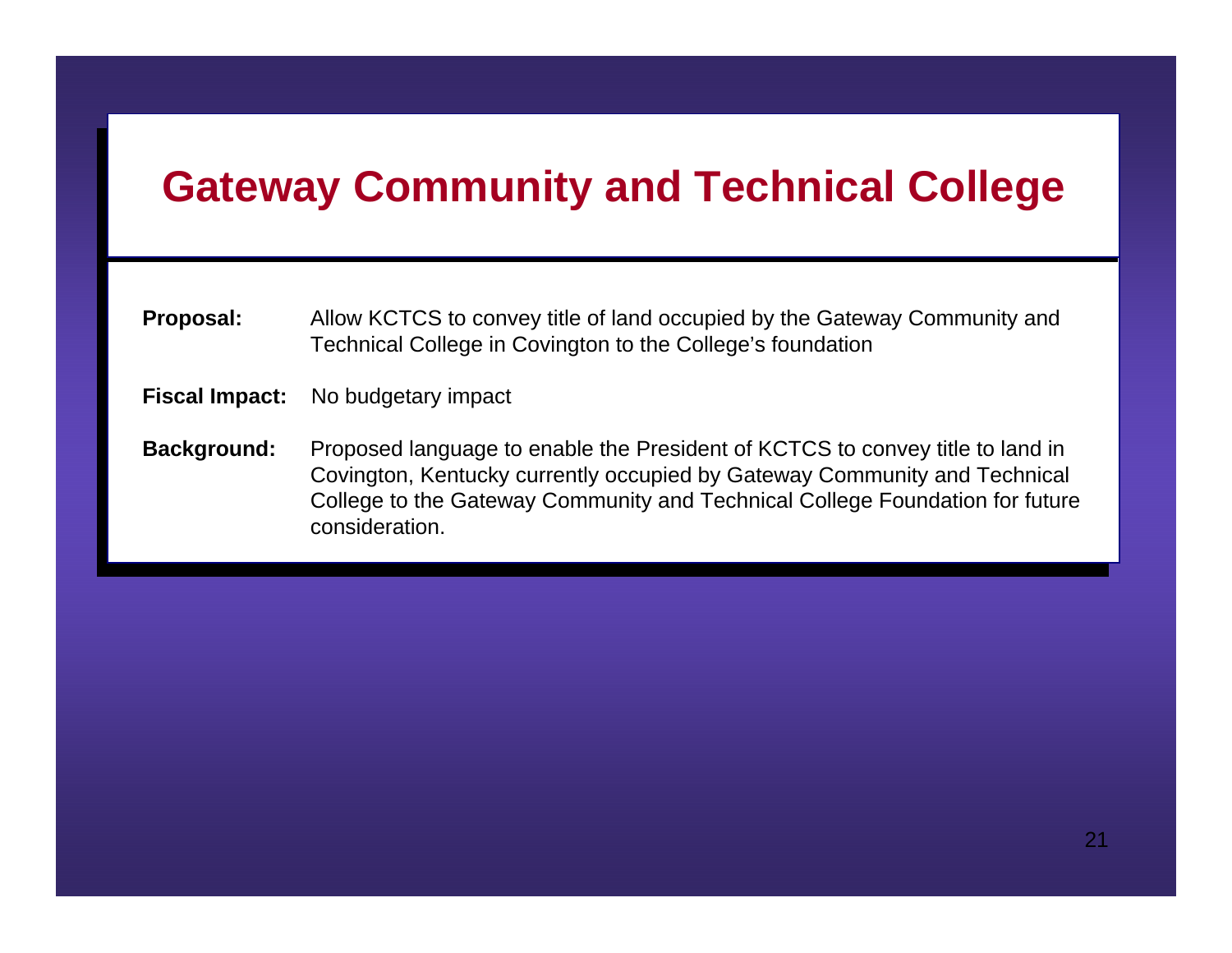## **Transportation Cabinet Initiatives**

| <b>Proposal:</b> | Authorize the Transportation Cabinet to make adjustments to its enacted budget |  |
|------------------|--------------------------------------------------------------------------------|--|
|                  | for economic development and safety projects                                   |  |

**Fiscal Impact:** No budgetary impact – dedication of funds already appropriated **Fiscal Impact:** No budgetary impact – dedication of funds already appropriated

**Background:** The Governor is seeking the approval of the General Assembly for three transportation initiatives that were considered during the 2007 Regular Session transportation initiatives that were considered during the 2007 Regular Session of the General Assembly: **Background:** The Governor is seeking the approval of the General Assembly for three of the General Assembly:

> 1) the authority to begin design, engineering and right-of-may acquisition for the Crittenden Drive/Louisville Regional Airport Authority project 1) the authority to begin design, engineering and right-of-way acquisition for the Crittenden Drive/Louisville Regional Airport Authority project,

> 2) upgrade and improve sections of US 68 where all rights-of-way have already been obtained, and 2) upgrade and improve sections of US 68 where all rights-of-way have already been obtained, and

> by doing up to \$10 million for safety-related projects such as guardrails, pedestrian walkways, and sight distance improvements. These three initiatives pedestrian walkways, and sight distance improvements. These three initiatives will be advanced using already appropriated Road Funds. 3) using up to \$10 million for safety-related projects such as guardrails, will be advanced using already appropriated Road Funds.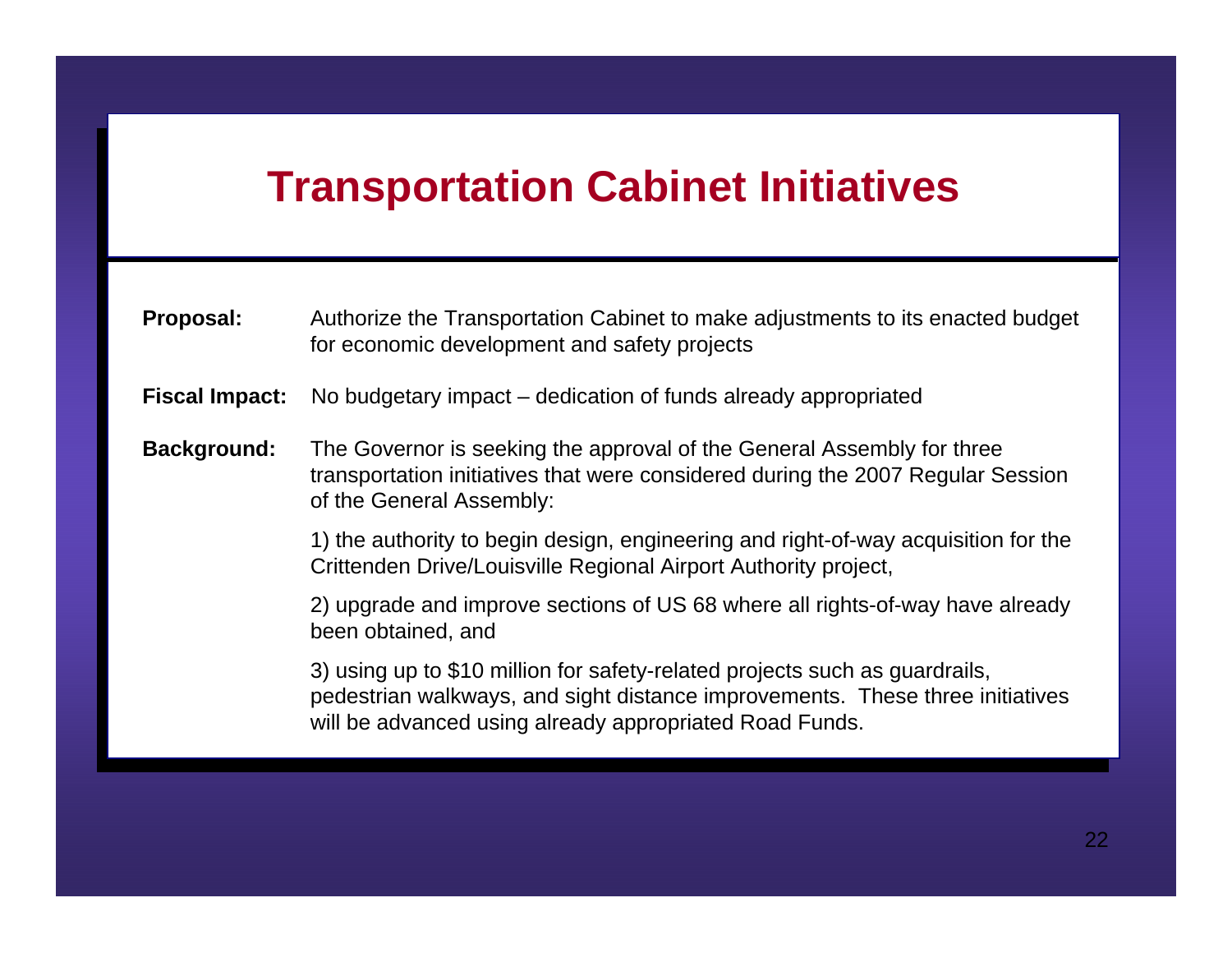# **Comprehensive Study of School Buildings Comprehensive Study of School Buildings**

#### **Proposal:** Authorize a comprehensive assessment of the condition of elementary and secondary education school facilities in the Commonwealth **Proposal:** Authorize a comprehensive assessment of the condition of elementary and secondary education school facilities in the Commonwealth

**Fiscal Impact:** FY 08 General Fund \$2,000,000  $\sqrt{2}$ ,000,000 **Fiscal Impact:** FY 08

**Background:** The Commonwealth continues to commit substantial resources and policy priority to ensuring adequate and safe school buildings for our children's priority to ensuring adequate and safe school buildings for our children's education. In the past round of funding decisions the need for a comprehensive education. In the past round of funding decisions the need for a comprehensive assessment of the condition of the Commonwealth's elementary and secondary assessment of the condition of the Commonwealth's elementary and secondary school facilities became quite evident. The Governor wants to allocate funding school facilities became quite evident. The Governor wants to allocate funding for this assessment now so that future funding decisions in this critical area are for this assessment now so that future funding decisions in this critical area are informed by up-to-date, objective information that provide policy makers informed by up-to-date, objective information that provide policy makers consistent and equitable data. **Background:** The Commonwealth continues to commit substantial resources and policy consistent and equitable data.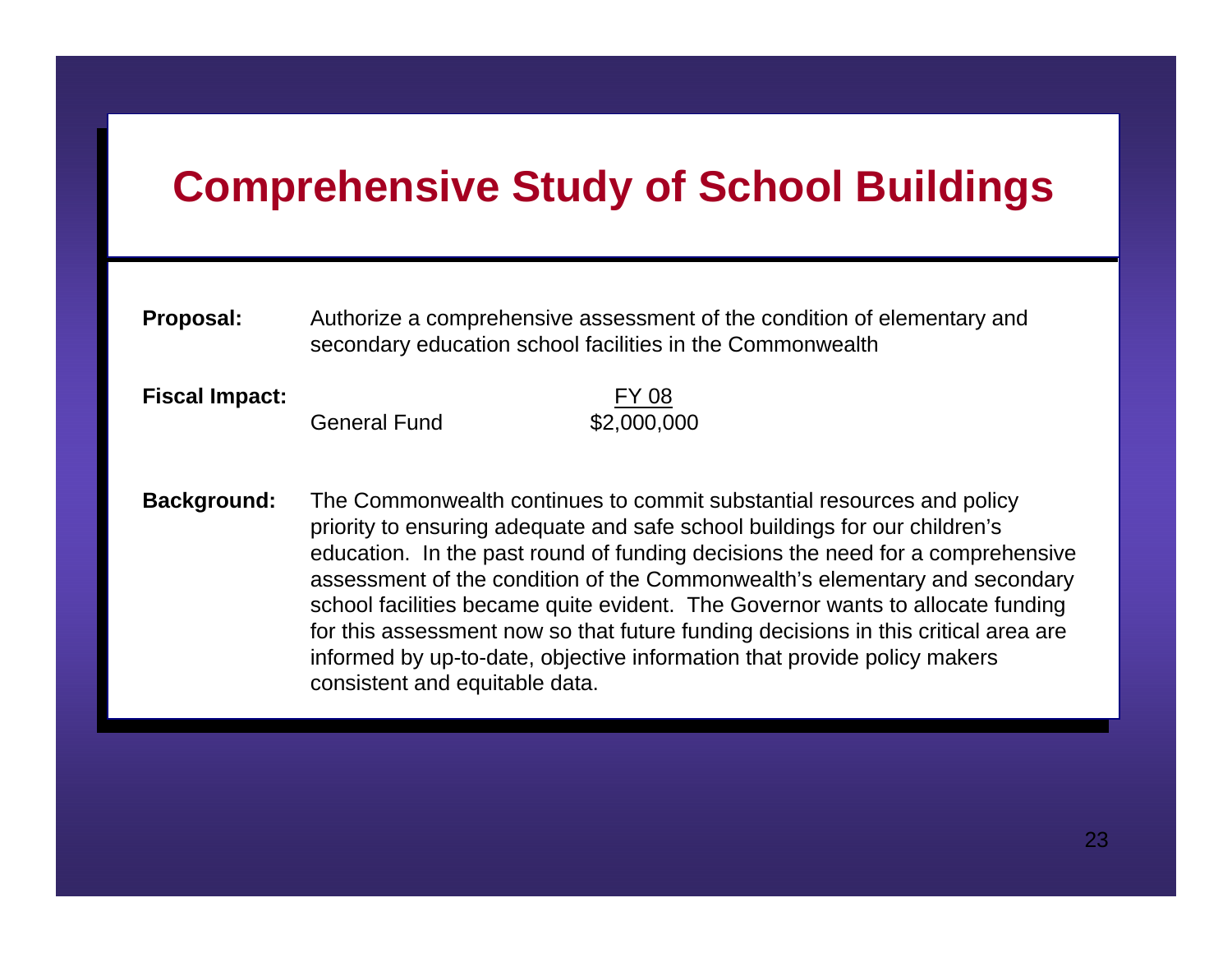## **Abraham Lincoln Bicentennial Abraham Lincoln Bicentennial**

**Proposal:** Provide \$220,000 General Fund in Fiscal Federal Contention,<br>Proposal: Provide Society to support the Abraham Lincoln Ricontennial Provi Historical Society to support the Abraham Lincoln Bicentennial Programs **Proposal:** Provide \$220,000 General Fund in Fiscal Year 2008 to the Kentucky Historical Society to support the Abraham Lincoln Bicentennial Programs

**Fiscal Impact:** FY 08

Fiscal Impact:<br>General Fund  $$220,000$  $\sqrt{220,000}$ 

**Background:** The Frazier International History Museum in Louisville, Kentucky serves the Commonwealth as a nationally acclaimed historical arms museum. It the Commonwealth as a nationally acclaimed motorical arms massam. showcases arms, armor, and historical objects from the last 1,000 years. **Background:** The Frazier International History Museum in Louisville, Kentucky serves showcases arms, armor, and historical objects from the last 1,000 years.

> To celebrate the Abraham Lincoln Bicentennial, the Frazier Museum would like to stage an exhibit, *"Liberty on the Border"*, in collaboration with the like to stage an exhibit, *"Liberty on the Border"*, in collaboration with the Kentucky Historical Society. The exhibit will focus on the concept of Kentucky Historical Society. The exhibit will focus on the concept of physical, cultural, and ideological borders experienced in the Civil War. physical, cultural, and ideological borders experienced in the Civil War. Lincoln's leadership and struggles with slavery and ideas of personal Lincoln's leadership and straggles with slavery and ideas of personal liberty will be highlighted. To celebrate the Abraham Lincoln Bicentennial, the Frazier Museum would liberty will be highlighted.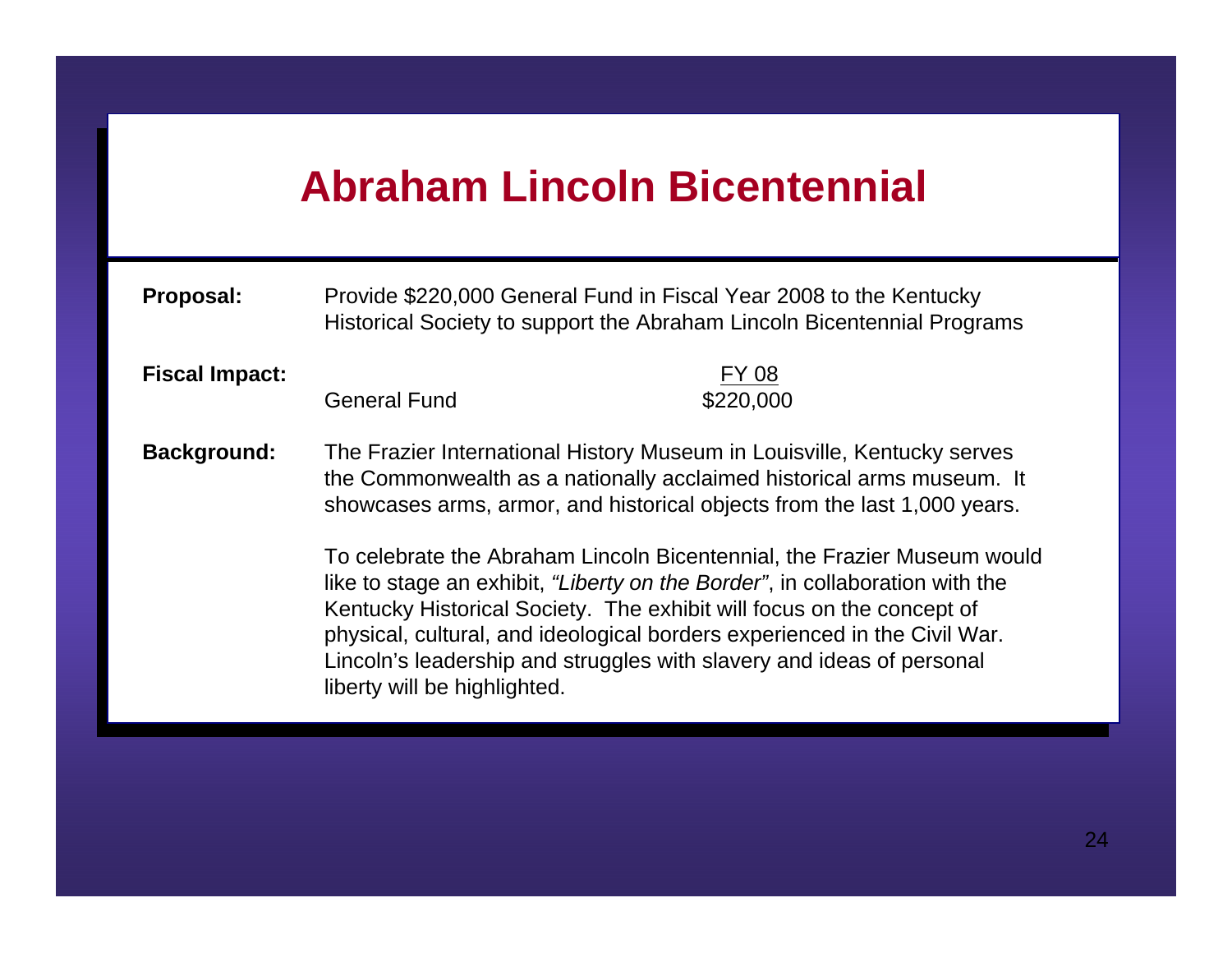## **Private Child Caring Providers**

| Proposal:             | Increase payments to private child caring providers for vulnerable<br>children.                                                                                                                                                                                                                                                                                                                                                                                                                                                                                                                                                                                                                                          |                             |
|-----------------------|--------------------------------------------------------------------------------------------------------------------------------------------------------------------------------------------------------------------------------------------------------------------------------------------------------------------------------------------------------------------------------------------------------------------------------------------------------------------------------------------------------------------------------------------------------------------------------------------------------------------------------------------------------------------------------------------------------------------------|-----------------------------|
| <b>Fiscal Impact:</b> | <b>General Fund</b>                                                                                                                                                                                                                                                                                                                                                                                                                                                                                                                                                                                                                                                                                                      | <b>FY 08</b><br>\$4,500,000 |
| <b>Background:</b>    | The Governor has worked with the General Assembly and the Cabinet for<br>Health and Family Services to raise reimbursement rates for private child<br>caring providers, which were recently announced, the first increase for<br>some providers since 2000. This will boost aid to private residential<br>centers for some of Kentucky's most severely abused or neglected<br>children. This initiative also will establish some programs for<br>additional services required for children with intensive needs. To<br>that end the Governor is proposing additional General Fund resources that<br>will be combined with federal and other funds to ensure sufficient funding<br>to finance these program improvements. |                             |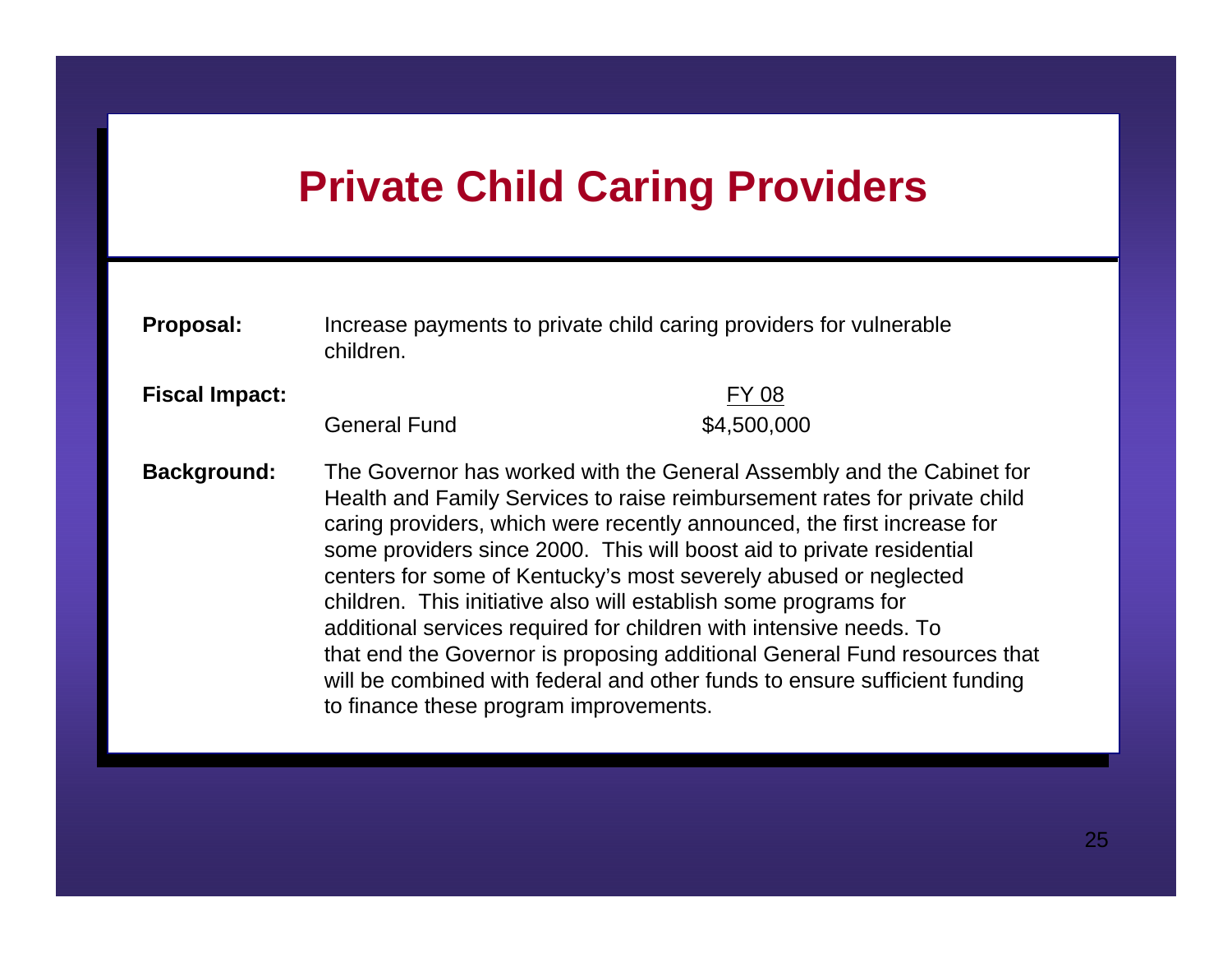### **Presidential Debate Funding Assistance Presidential Debate Funding Assistance**

| <b>Proposal:</b> | Provide funding to support the attraction of a 2008 Presidential debate to |
|------------------|----------------------------------------------------------------------------|
|                  | Kentucky                                                                   |

#### **Fiscal Impact:** FY 08 General Fund \$1,000,000  $\frac{1}{2}$   $\frac{1}{2}$   $\frac{1}{2}$   $\frac{1}{2}$   $\frac{1}{2}$   $\frac{1}{2}$   $\frac{1}{2}$   $\frac{1}{2}$   $\frac{1}{2}$   $\frac{1}{2}$   $\frac{1}{2}$   $\frac{1}{2}$   $\frac{1}{2}$   $\frac{1}{2}$   $\frac{1}{2}$   $\frac{1}{2}$   $\frac{1}{2}$   $\frac{1}{2}$   $\frac{1}{2}$   $\frac{1}{2}$   $\frac{1}{2}$   $\frac{1}{2}$  **Fiscal Impact:** FY 08

**Background:** An appropriation of \$1,000,000 is proposed to assist in the financing of landing one of the 2008 Presidential campaign debates in Kentucky. The cost of the event fee to host a Presidential debate has increased by \$1,000,000 since the event fee to host a Presidential debate has increased by \$1,000,000 since the Vice-Presidential debate was held at Centre College in Danville in 2000. If Vice-Presidential debate was held at Centre College in Danville in 2000. If Kentucky is selected as a site by the Commission on Presidential Debates, then the \$1,000,000 will gid in the financing of this enpertunity to obey ease. Kentucky the \$1,000,000 will aid in the financing of this opportunity to showcase Kentucky. **Background:** An appropriation of \$1,000,000 is proposed to assist in the financing of landing the \$1,000,000 will aid in the financing of this opportunity to showcase Kentucky.